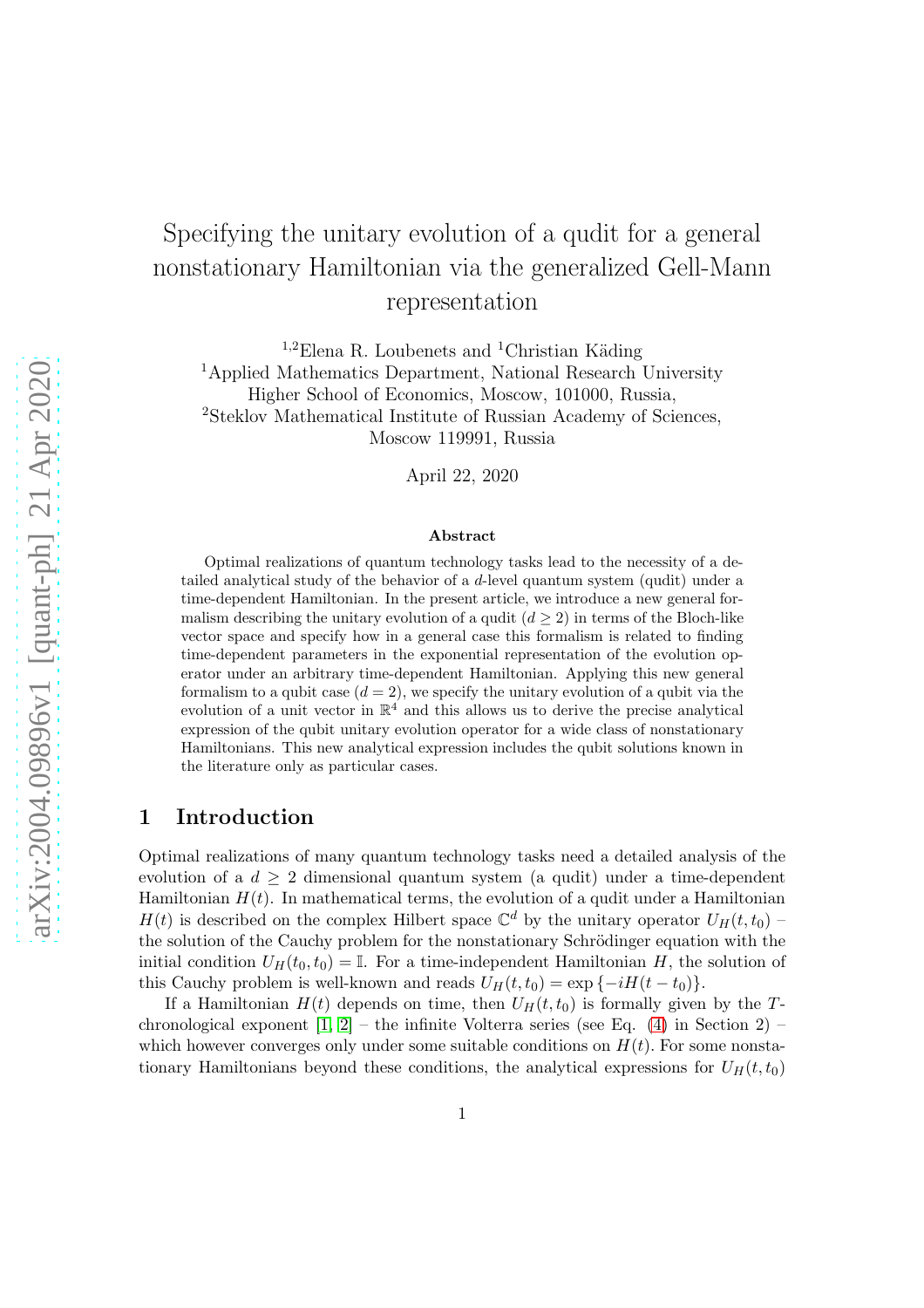via parameters of  $H(t)$  are also known, for example, for a free electron [\[3\]](#page-24-2) in a magnetic field spinning around the x<sub>3</sub>-axis. However, for an arbitrary time-dependent  $H(t)$ , the analytical expression for  $U_H(t, t_0)$  via parameters of  $H(t)$  is not known even in a qubit case.

On the other hand, every unitary operator V on the complex Hilbert space  $\mathbb{C}^d$  has the form  $\exp{-i\alpha}\tilde{V}$ ,  $\alpha \in \mathbb{R}$ , where a unitary operator  $\tilde{V}$  is an element of the  $SU(d)$ group and, hence, admits the exponential parametrization via the  $SU(d)$  group generators. Therefore, for a d-dimensional quantum system, the exponential representation for  $U_H(t, t_0)$  must also exist and there arises the problem of how to determine timedependent parameters of this exponential representation via characteristics of a given qudit Hamiltonian  $H(t)$ . To our knowledge, the solution of this problem has not been reported in the literature even for a qubit case.

In this article, we introduce a new general formalism describing the unitary evolution of a qudit  $(d \geq 2)$  in terms of the Bloch-like vector space and specify how in a general case this formalism is related to finding time-dependent parameters in the exponential representation of  $U_H(t, t_0)$  under an arbitrary time-dependent Hamiltonian.

Applying this general formalism to a qubit case  $(d = 2)$ , we specify the unitary evolution of a qubit via the evolution of a unit vector in  $\mathbb{R}^4$  and find the precise analytical expression of  $U_H(t, t_0)$  for a wide class of nonstationary qubit Hamiltonians. This new analytical expression includes the qubit solutions known in the literature only as particular cases.

The article is organized as follows.

In Section 2, we analyze the known representations for  $U_H(t, t_0)$  and discuss the properties of the generalized Gell-Mann representation<sup>[1](#page-1-0)</sup> for an arbitrary Hamiltonian and an arbitrary unitary operator on  $\mathbb{C}^d$ .

In Section 3, we derive (Theorem 1) the new general equations specifying the unitary evolution of a qudit  $(d \geq 2)$  under a Hamiltonian  $H(t)$  in terms of parameters in the generalized Gell-Mann representation and in the exponential representation of  $U_H(t, t_0)$ .

In Sections 4 and 5, we specify (Theorem 2) the forms of these new general equations in a qubit case  $(d = 2)$  and derive the novel precise analytical expression of  $U_H(t, t_0)$  for a wide class of qubit Hamiltonians  $H(t)$ .

The main results of the article are summarized in Section 6.

### 2 Unitary evolution of a qudit  $(d \ge 2)$

Let  $H(t): \mathbb{C}^d \to \mathbb{C}^d$ ,  $H(t) = H^{\dagger}(t)$ ,  $d \geq 2$ , be a Hamiltonian of a *d*-level quantum system (qudit). The evolution of a qudit state

$$
\rho(t) = U_H(t, t_0) \rho(t_0) U_H^{\dagger}(t, t_0), \quad t \ge t_0,
$$
\n(1)

<span id="page-1-0"></span><sup>&</sup>lt;sup>1</sup>Different aspects of the Bloch-like representations for qudits were considered in [\[4,](#page-24-3) [5,](#page-25-0) [6,](#page-25-1) [7,](#page-25-2) [8,](#page-25-3) [9,](#page-25-4) [10,](#page-25-5) [11\]](#page-25-6).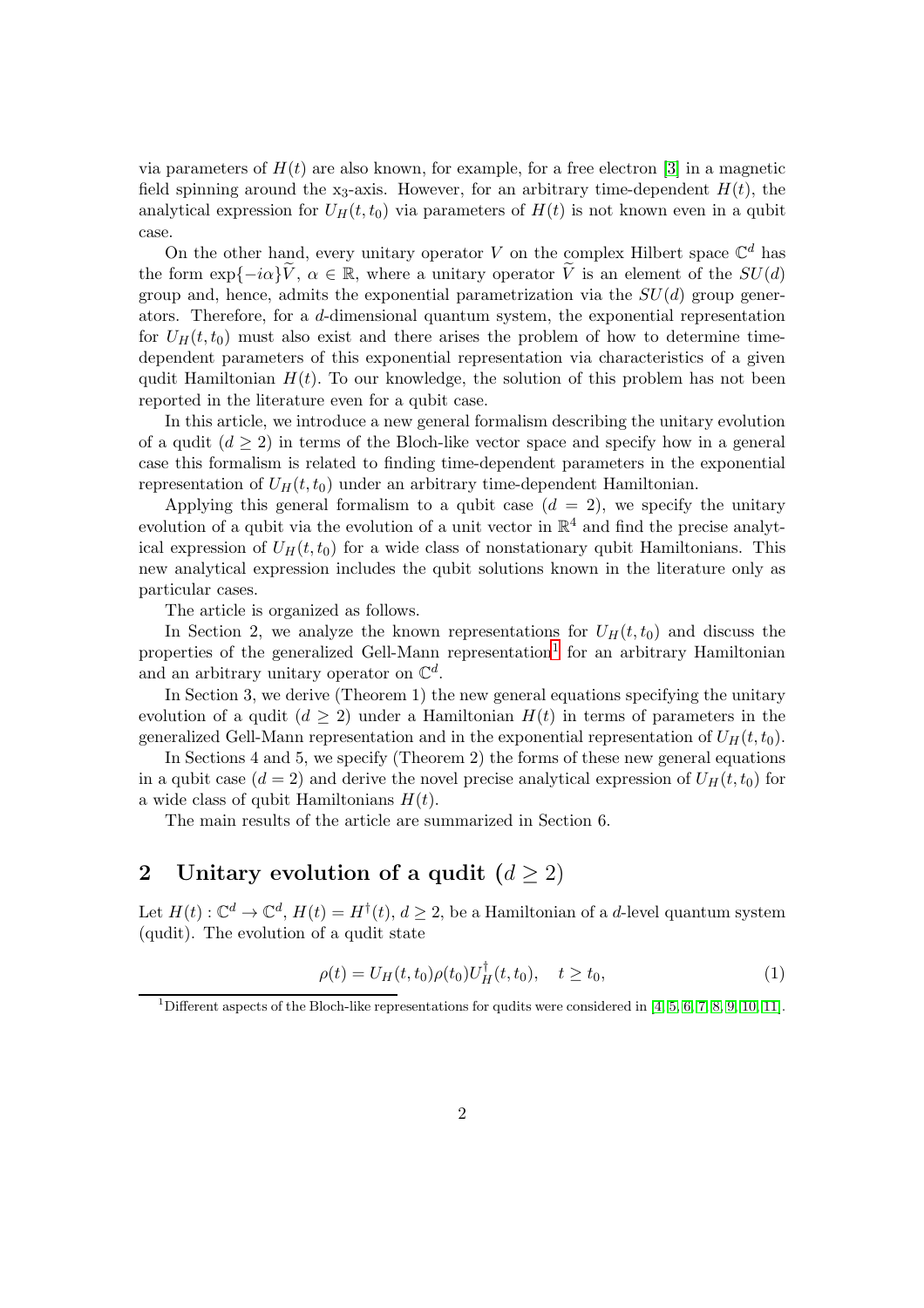under a Hamiltonian  $H(t)$  is determined by the unitary operator  $U_H(t, t_0)$  – the solution of the Cauchy problem for the nonstationary Schrödinger equation

<span id="page-2-1"></span>
$$
i\frac{d}{dt}U_H(t, t_0) = H(t)U_H(t, t_0), \quad t > t_0,
$$
  
\n
$$
U_H(t_0, t_0) = \mathbb{I},
$$
\n(2)

which satisfies the cocycle property

<span id="page-2-6"></span><span id="page-2-0"></span>
$$
U_H(t, t_0) = U_H(t, s)U_H(s, t_0), \quad s \in [t, t_0],
$$
\n(3)

and is represented by the chronological operator exponent

$$
U_H(t, t_0) = \mathcal{T} \exp \left\{-i \int_{t_0}^t H(\tau) d\tau\right\} :=
$$
\n
$$
= \mathbb{I} - i \int_{t_0}^t H(\tau) d\tau + \frac{1}{2} (-i)^2 \int_{t_0}^t d\tau_1 \int_{t_0}^t d\tau_2 \mathcal{T} \left\{H(\tau_1)H(\tau_2)\right\} + \dots
$$
\n
$$
+ \frac{1}{n!} (-i)^n \int_{t_0}^t d\tau_1 \int_{t_0}^t d\tau_2 \mathcal{T} \left\{H(\tau_1)H(\tau_2) \cdot \dots \cdot H(\tau_n)\right\} + \dots,
$$
\n(4)

where symbol  $T\{\cdot\}$  means

<span id="page-2-5"></span>
$$
T\{H(\tau_1)\cdot\ldots\cdot H(\tau_m)\}:=H(\tau_{\alpha_1})\cdot\ldots\cdot H(\tau_{\alpha_m}),\quad \tau_{\alpha_1}\geq \tau_{\alpha_1}>\ldots>\tau_{\alpha_m}.\tag{5}
$$

If a Hamiltonian  $H(t)$  satisfies the condition

<span id="page-2-3"></span>
$$
\[H(t), \int_{t_0}^t H(\tau)d\tau\] = 0, \quad t > t_0,\tag{6}
$$

then the series in [\(2\)](#page-2-1) reduces to

<span id="page-2-4"></span><span id="page-2-2"></span>
$$
U_H(t, t_0) = \exp\left\{-i \int_{t_0}^t H(\tau) d\tau\right\}.
$$
 (7)

Recall (see, for example, in [\[4,](#page-24-3) [5,](#page-25-0) [6,](#page-25-1) [7,](#page-25-2) [8\]](#page-25-3)) that any linear operator A on  $\mathbb{C}^d$  admits the representation via the generalized Gell-Mann matrices – the generalized Gell-Mann representation:

$$
A = a_0 \mathbb{I} + \sqrt{\frac{d}{2}} a \cdot \Lambda, \quad a \cdot \Lambda := \sum_{j=1,\dots,d^2-1} a_j \cdot \Lambda_j,
$$
  
\n
$$
a_0 = \frac{1}{d} tr[A] \in \mathbb{C}, \quad a_j = \frac{1}{\sqrt{2d}} tr[A\Lambda_j] \in \mathbb{C}, \quad a = (a_1, \dots a_{d^2-1}),
$$
  
\n(8)

where  $\Lambda = (\Lambda_1, ... \Lambda_{d^2-1})$  is a tuple of traceless Hermitian operators on  $\mathbb{C}^d$ :

$$
\Lambda_k = \Lambda_k^{\dagger}, \quad \text{tr}[\Lambda_k] = 0, \quad k = 1, ..., (d^2 - 1), \tag{9}
$$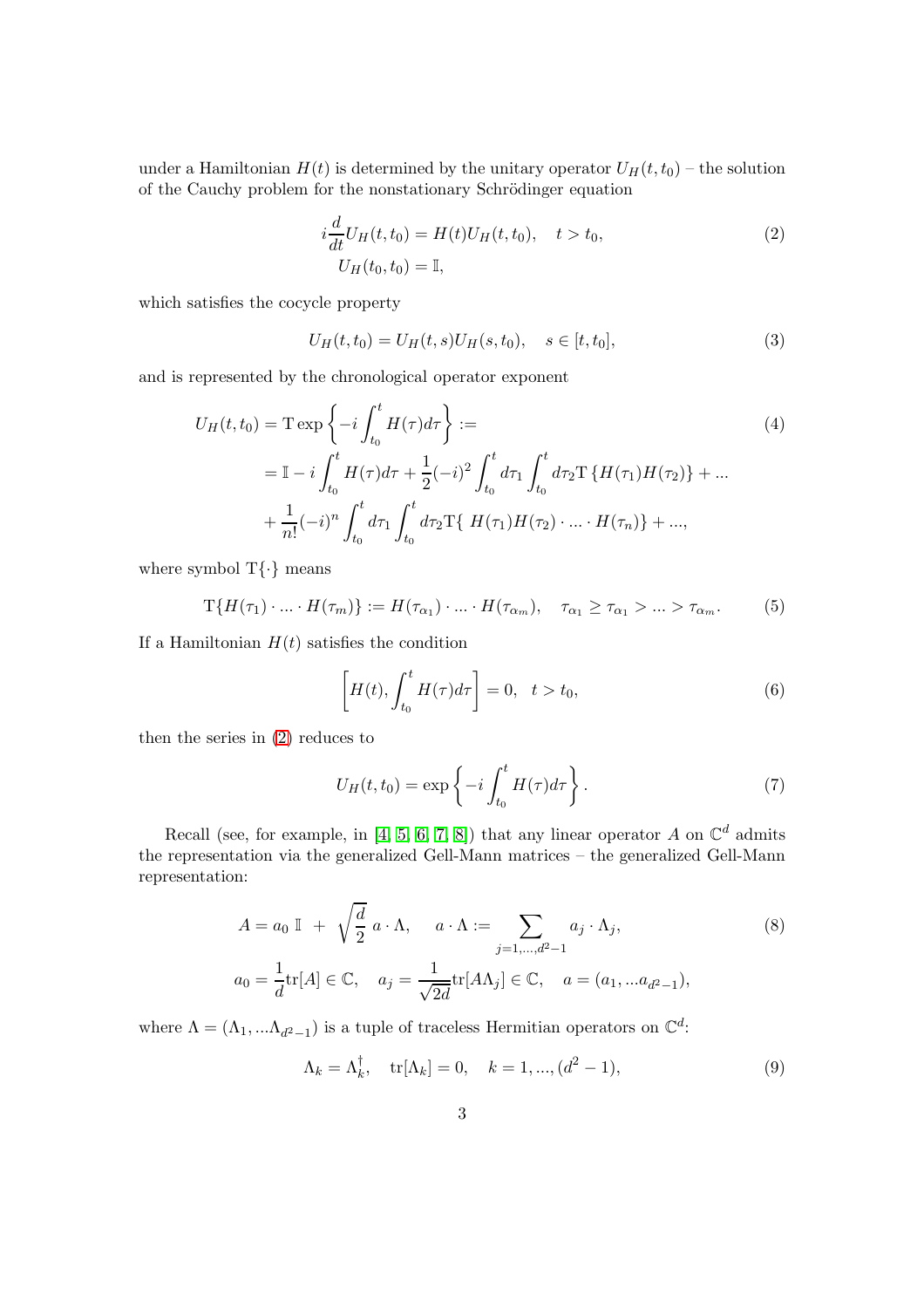satisfying the relations

<span id="page-3-0"></span>
$$
\Lambda_k \Lambda_m = \frac{2}{d} \delta_{km} \mathbb{I} + \sum_j (d_{kmj} + i f_{kmj}) \Lambda_j,
$$
\n
$$
[\Lambda_k, \Lambda_m] = 2i \sum_j f_{kmj} \Lambda_j, \quad \text{tr}(\Lambda_k \Lambda_m) = 2 \delta_{km},
$$
\n(10)

and constituting generators of group  $SU(d)$ . In [\(10\)](#page-3-0),  $\delta_{km}$  is the Kronecker symbol and  $f_{jkm}$ ,  $d_{jkm}$  are antisymmetric and symmetric structure coefficients of SU(d), respectively. The matrix representations of the operators  $\Lambda_j$ ,  $j = 1, \ldots, (d^2 - 1)$ , in the computational basis of  $\mathbb{C}^d$  constitute the higher-dimensional extensions of the Pauli matrices in the qubit case  $(d = 2)$  and the Gell-Mann matrices in the qutrit case  $(d = 3)$ .

Under the normalization chosen<sup>[2](#page-3-1)</sup> for a vector  $a$  in  $(8)$ ,

$$
\operatorname{tr}\left[A^{\dagger}A\right] = d\left(|a_0|^2 + ||a'||_{\mathbb{C}^{d^2-1}}^2\right). \tag{11}
$$

Here and in what follows, by the upper prime  $r' \in \mathbb{C}^{d^2-1}$  we denote the column-vector comprised of components of a vector  $r = (r_1, ..., r_{d^2-1}).$ 

Note that representation  $(8)$  constitutes the decomposition of a linear operator  $A$  on  $\mathbb{C}^d$  in the orthogonal basis

<span id="page-3-4"></span>
$$
\{ \mathbb{I}, \Lambda_1, \ldots, \Lambda_{d^2 - 1} \} \tag{12}
$$

of the vector space  $\mathcal L$  where linear operators  $A: \mathbb C^d \to \mathbb C^d$  constitute vectors and the scalar product is defined by  $\langle A_1, A_2 \rangle_{\mathcal{L}} := \text{tr}[A_1^{\dagger} A_2].$ 

For a Hamiltonian  $H(t)$  on  $\mathbb{C}^d$ , the generalized Gell-Mann representation [\(8\)](#page-2-2) reads

$$
H(t) = b_0(t)\mathbb{I} + \sqrt{\frac{d}{2}} (b_H(t) \cdot \Lambda),
$$
  
\n
$$
b_0(t) = \frac{1}{d} tr[H(t)] \in \mathbb{R}, \quad b_H^{(j)}(t) = \frac{1}{\sqrt{2d}} tr[H(t)\Lambda_j] \in \mathbb{R},
$$
  
\n
$$
b_H(t) = (b_H^{(1)}(t), ..., b_H^{(d^2-1)}(t)) \in \mathbb{R}^{d^2-1},
$$
\n(13)

and condition [\(6\)](#page-2-3) implies the following limitations on a vector  $b_H(t) \in \mathbb{R}^{d^2-1}$ :

<span id="page-3-2"></span>
$$
\sum_{k,m} f_{kmj} b_H^{(k)}(t) \left( \int_{t_0}^t b_H^{(m)}(\tau) d\tau \right) = 0, \quad j = 1, \dots, \left( d^2 - 1 \right). \tag{14}
$$

Therefore, if a vector  $b_H(t)$  satisfies conditions [\(14\)](#page-3-2), then by [\(7\)](#page-2-4)

<span id="page-3-3"></span>
$$
U_H(t,t_0) = \exp\left\{-i \int_{t_0}^t b_0(\tau) d\tau\right\} \exp\left\{-i \sqrt{\frac{d}{2}} \left(\int_{t_0}^t b_H(\tau) d\tau\right) \cdot \Lambda\right\}.
$$
 (15)

<span id="page-3-1"></span><sup>&</sup>lt;sup>2</sup>We take the same normalization of a vector  $a$  in representation [\(8\)](#page-2-2) as for traceless qudit observables in [\[8\]](#page-25-3).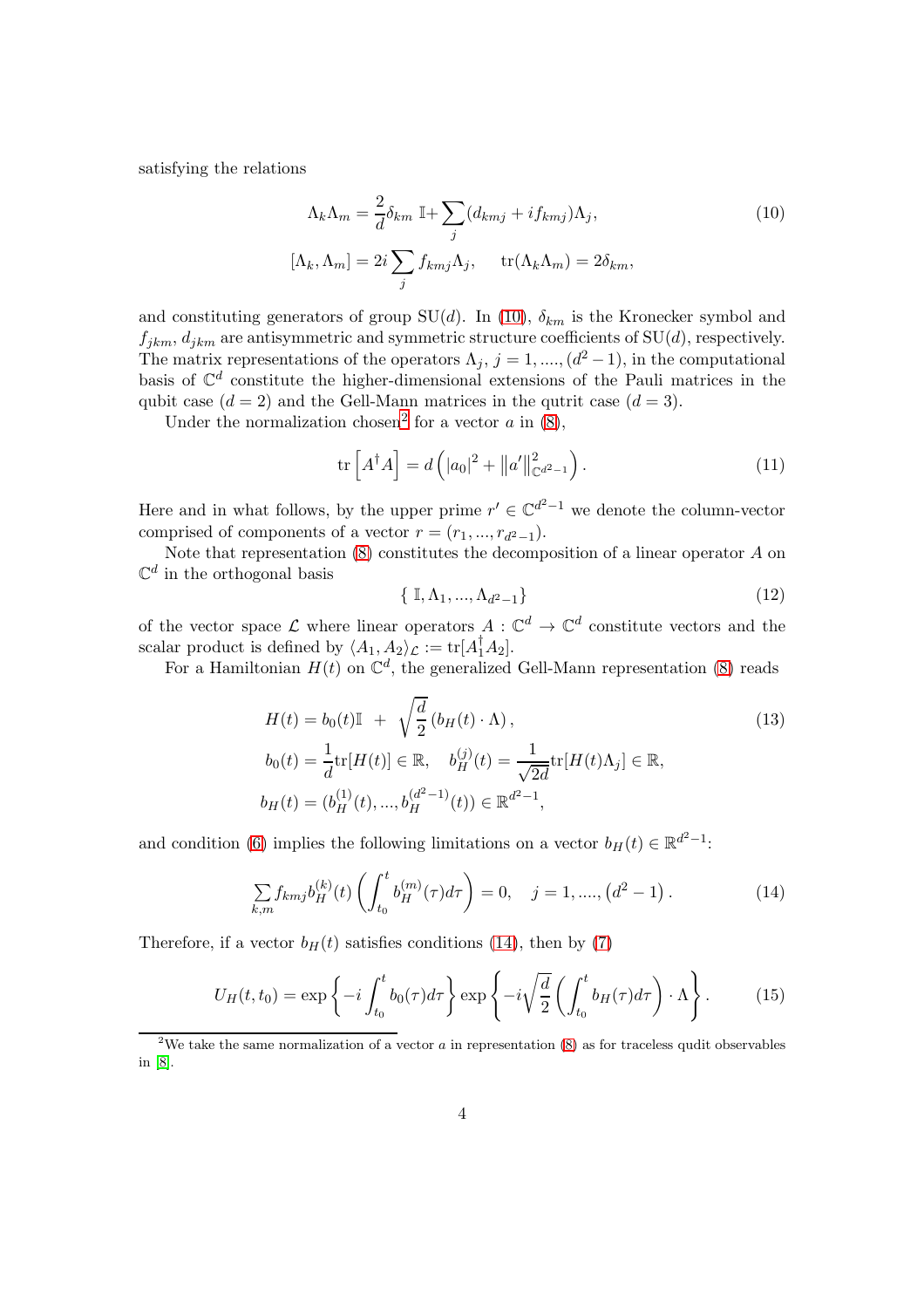However, for an arbitrary qudit Hamiltonian  $H(t)$ , condition [\(6\)](#page-2-3) (equivalently, conditions [\(14\)](#page-3-2)) does not need to be fulfilled, so that the exponential representation [\(15\)](#page-3-3) of  $U_H(t, t_0)$  via the decomposition coefficients  $b_0(t)$ ,  $b_H(t)$  of a Hamiltonian  $H(t)$  by [\(13\)](#page-3-4) does not, in general, hold.

On the other hand, as it is the case for every unitary operator on  $\mathbb{C}^d$ , operator  $U_H(t,t_0)$  must have the form

<span id="page-4-1"></span>
$$
U_H(t, t_0) = \exp\left\{-i\alpha(t, t_0)\right\}\widetilde{U}_H(t, t_0), \quad \alpha(t, t_0) \in \mathbb{R},\tag{16}
$$

where  $\widetilde{U}_H(t, t_0) \in SU(d)$  and, hence, as any element of  $SU(d)$ , admits (see, for example, [\[12\]](#page-25-7) and references therein) the exponential parametrization

<span id="page-4-0"></span>
$$
\widetilde{U}_H(t,t_0) = \exp\left\{-i\sqrt{\frac{d}{2}}\left(n_H(t,t_0)\cdot\Lambda\right)\right\} \tag{17}
$$

via generators  $\Lambda_1, \ldots, \Lambda_{d^2-1}$  of group  $SU(d)$  and a vector  $n_H(t, t_0) = (n_1, \ldots, n_{d^2-1}) \in \mathbb{R}^{d^2-1}$ , which in case of solution  $\widetilde{U}_H(t, t_0) \in SU(d)$  depends also on a Hamiltonian  $H(t)$ , time t and an initial moment  $t_0$ . In [\(17\)](#page-4-0), similarly as in decomposition [\(8\)](#page-2-2), we use the following normalization for a vector  $n_H(t, t_0)$ :

<span id="page-4-4"></span>
$$
\operatorname{tr}\left[\left(\sqrt{\frac{d}{2}}n_H(t,t_0)\cdot\Lambda\right)^2\right] = d\|n_H(t,t_0)\|_{\mathbb{R}^{d^2-1}}^2.
$$
 (18)

Relations [\(16\)](#page-4-1), [\(17\)](#page-4-0) imply that, for every<sup>[3](#page-4-2)</sup> qudit Hamiltonian  $H(t)$ , the unitary evolution operator  $U_H(t, t_0)$  admits the exponential representation

$$
U_H(t, t_0) = \exp\{-i\alpha(t, t_0)\} \exp\left\{-i\sqrt{\frac{d}{2}}(n_H(t, t_0) \cdot \Lambda)\right\},\tag{19}
$$

$$
\alpha(t_0, t_0) = 0, \quad n_H(t_0, t_0) = 0,
$$

where parameters  $\alpha(t, t_0)$ ,  $n_H(t, t_0)$  can be presented in the form

$$
\alpha(t, t_0) = \int_{t_0}^t \beta_0(\tau) d\tau, \quad \beta_0(\tau) \in \mathbb{R}, \quad n_H(t, t_0) = \int_{t_0}^t \beta_H(\tau) d\tau, \quad \beta_H(t) \in \mathbb{R}^{d^2 - 1}.
$$
 (20)

This implies

<span id="page-4-3"></span>
$$
U_H(t,t_0) = \exp\left\{-i \int_{t_0}^t \beta_0(\tau) d\tau\right\} \exp\left\{-i \sqrt{\frac{d}{2}} \left(\int_{t_0}^t \beta_H(\tau) d\tau\right) \cdot \Lambda\right\}.
$$
 (21)

The form of this representation is quite similar to the one of representation [\(15\)](#page-3-3), which is valid if a Hamiltonian  $H(t)$  satisfies condition [\(14\)](#page-3-2). However, for an arbitrary Hamiltonian  $H(t)$ , a vector  $\beta_H(t) \in \mathbb{R}^{d^2-1}$  in [\(21\)](#page-4-3) does not need to be equal to a vector  $b_H(t) \in \mathbb{R}^{d^2-1}$  in representation [\(13\)](#page-3-4) for this  $H(t)$ .

<span id="page-4-2"></span><sup>&</sup>lt;sup>3</sup>For which a unique solution of  $(2)$  exists.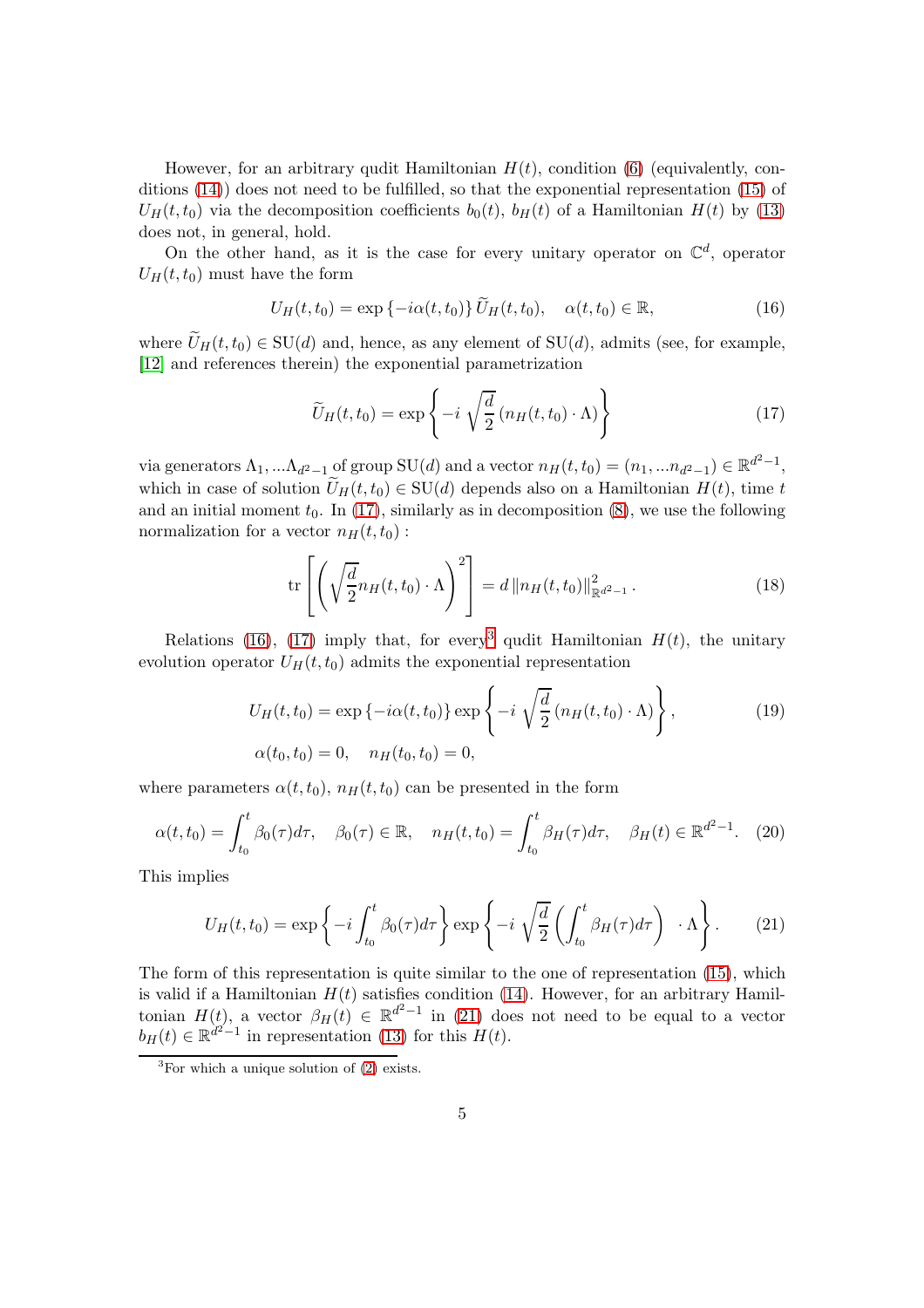Therefore, in order to specify the unitary evolution operator  $U_H(t, t_0)$  under an arbitrary nonstationary Hamiltonian  $H(t)$ , we need to express parameters  $\beta_0(t) \in \mathbb{R}$ ,  $\beta_H(t) \in \mathbb{R}^{d^2-1}$  in [\(21\)](#page-4-3) via coefficients  $b_0(t) \in \mathbb{R}$ ,  $b_H(t) \in \mathbb{R}^{d^2-1}$  in the generalized Gell-Mann representation [\(13\)](#page-3-4) for a given  $H(t)$ .

In the proceeding sections, we consider this problem for an arbitrary  $d \geq 2$  and further study the case  $d = 2$  in detail.

#### 3 Evolution equations in the Bloch-like vector space

Together with the generalized Gell-Mann representation [\(13\)](#page-3-4) for a Hamiltonian  $H(t)$ , let us also specify decomposition [\(8\)](#page-2-2) for a unitary operator [\(17\)](#page-4-0) on  $\mathbb{C}^d$ :

$$
\widetilde{U}_H(t, t_0) = \exp\left\{-i \sqrt{\frac{d}{2}} \left( n_H(t, t_0) \cdot \Lambda \right) \right\}
$$
\n
$$
= u_0(t, t_0) \mathbb{I} + \sqrt{\frac{d}{2}} u_H(t, t_0) \cdot \Lambda, \quad u_H(t, t_0) = (u_H^{(1)}, ..., u_H^{(d^2 - 1)}),
$$
\n
$$
u_0(t, t_0) = \frac{1}{d} \text{tr}[\widetilde{U}_H(t, t_0)] \in \mathbb{C}, \quad u_H^{(j)}(t, t_0) = \frac{1}{\sqrt{2d}} \text{tr}[\widetilde{U}_H(t, t_0) \Lambda_j] \in \mathbb{C}.
$$
\n(22)

The initial conditions in [\(19\)](#page-4-4) and the unitary property of  $\widetilde{U}_H(t, t_0)$  imply

<span id="page-5-1"></span><span id="page-5-0"></span>
$$
u_0(t_0, t_0) = 1, \quad u_H^{(j)}(t_0, t_0) = 0,\tag{23}
$$

and

$$
|u_0(t, t_0)|^2 + ||u'_H(t, t_o)||_{\mathbb{C}^{d^2-1}}^2 = 1,
$$
\n
$$
0 = u_0(t, t_0) \left(u_H^{(j)}(t, t_0)\right)^* + u_0^*(t, t_0)u_H^{(j)}(t, t_0)
$$
\n
$$
+ \sqrt{\frac{d}{2}} \sum_{k,m} \left(d_{kmj} + if_{kmj}\right) u_H^{(k)}(t, t_0) \left(u_H^{(m)}(t, t_0)\right)^*,
$$
\n(24)

for all  $t \ge t_0$  and all  $j = 1, ..., (d^2 - 1)$ .

Substituting [\(22\)](#page-5-0) into [\(19\)](#page-4-4) and (19) into [\(2\)](#page-2-1) and taking  $u_H(t, t_0) = i\tilde{u}_H(t, t_0)$ , we derive

<span id="page-5-2"></span>
$$
\alpha(t, t_0) = \exp\left\{-i \int_{t_0}^t b_0(\tau) d\tau\right\}
$$
\n(25)

and the following system of ordinary differential equations for  $u_0(t, t_0)$  and  $\tilde{u}_H(t, t_0)$ :

$$
\dot{u}_0(t, t_0) = b_H(t) \cdot \tilde{u}_H(t, t_0),
$$
\n
$$
\frac{d}{dt} \tilde{u}_H^{(j)}(t, t_0) = -u_0(t, t_0)b_H^{(j)} + \sqrt{\frac{d}{2}} \sum_{m,k} (f_{kmj} - id_{kmj}) b_H^{(k)}(t) \tilde{u}_H^{(m)}(t, t_0),
$$
\n
$$
u_0(t_0, t_0) = 1, \quad \tilde{u}_H(t_0, t_0) = 0.
$$
\n(26)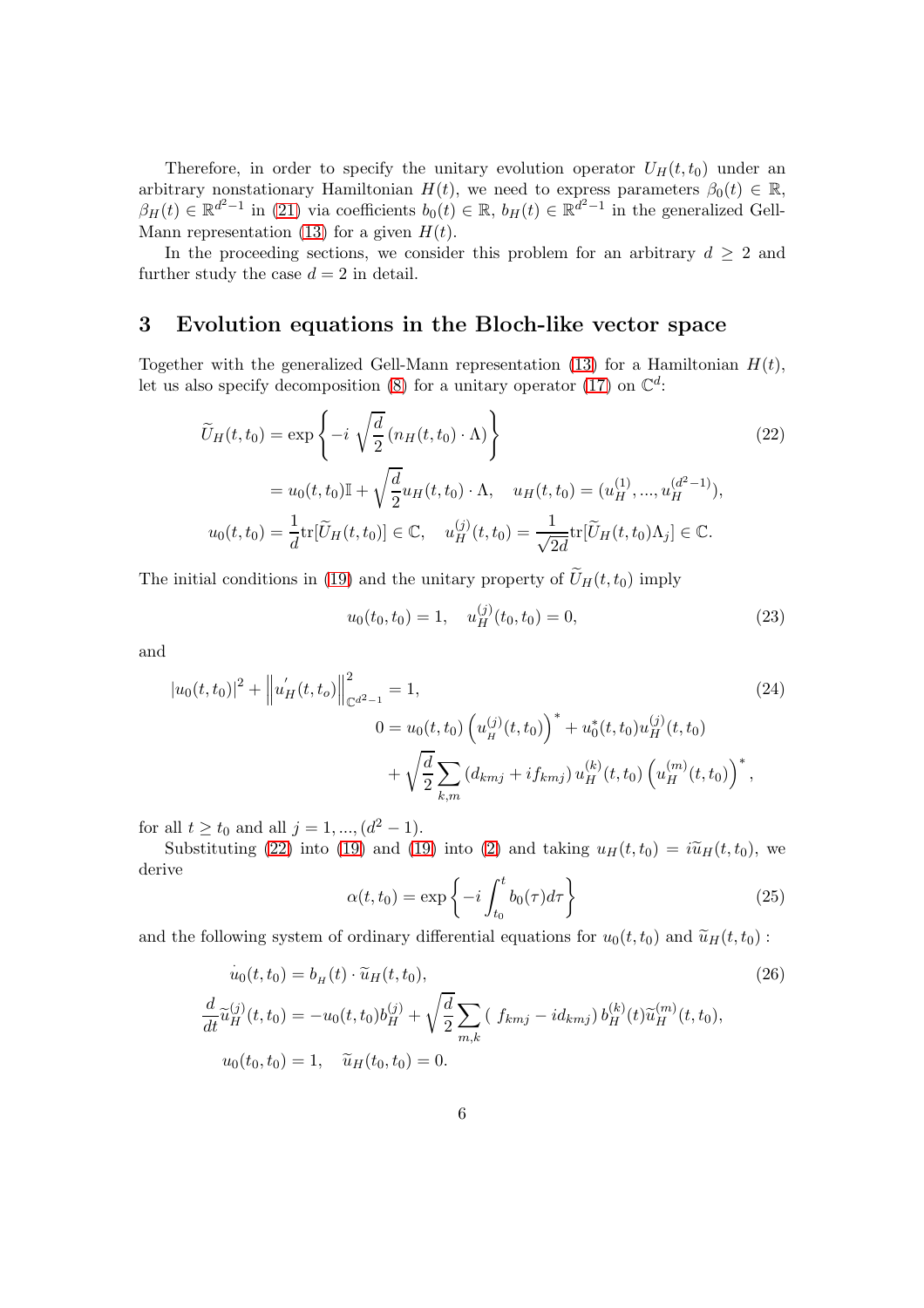Relations [\(24\)](#page-5-1) constitute the functionally independent first integrals of these ODEs.

Thus, for an arbitrary  $d \geq 2$ , the unitary evolution operator  $U_H(t, t_0)$  under a Hamiltonian  $H(t)$  is given by

$$
U_H(t, t_0) = \exp\left\{-i \int_{t_0}^t b_0(\tau) d\tau\right\} \exp\left\{-i \sqrt{\frac{d}{2}} \left(n_H(t, t_0) \cdot \Lambda\right)\right\}
$$
(27)  
= 
$$
\exp\left\{-i \int_{t_0}^t b_0(\tau) d\tau\right\} \left(u_0(t, t_0) \mathbb{I} + i \sqrt{\frac{d}{2}} \tilde{u}_H(t, t_0) \cdot \Lambda\right),
$$

where  $u_0(t, t_0) \in \mathbb{C}$ ,  $\tilde{u}'_H(t, t_0) \in \mathbb{C}^{d^2-1}$  satisfy the Cauchy problem [\(26\)](#page-5-2) for the nonautonomous system of linear ordinary differential equations (ODEs).

On the other hand, due to the results in [\[12\]](#page-25-7), we can explicitly represent  $u_0(t) \in \mathbb{C}$ ,  $\widetilde{u}'_H(t) \in \mathbb{C}^{d^2-1}$  in [\(27\)](#page-6-0) via a vector  $n_H(t, t_0)$ .

Namely, for each group element  $V_d \in SU(d)$  with the exponential parametrization

<span id="page-6-0"></span>
$$
V_d(r) = \exp\left\{-i\sqrt{\frac{d}{2}}(r \cdot \Lambda)\right\}, \quad r \in \mathbb{R}^{d^2 - 1},\tag{28}
$$

let us consider the generalized Gell-Mann representation [\(8\)](#page-2-2):

$$
\exp\left\{-i\sqrt{\frac{d}{2}}(r \cdot \Lambda)\right\} = \mathbf{v}_0(r) \mathbb{I} + \sqrt{\frac{d}{2}}(\mathbf{v}(r) \cdot \Lambda),
$$
\n
$$
|\mathbf{v}_0(t)|^2 + ||\mathbf{v}'(t)||_{\mathbb{C}^{d^2 - 1}}^2 = 1,
$$
\n(29)

where

<span id="page-6-2"></span><span id="page-6-1"></span>
$$
v_0(r) = \frac{1}{d} \text{tr} \left[ \exp \left\{-i \sqrt{\frac{d}{2}} (r \cdot \Lambda) \right\} \right],
$$
\n
$$
v(r) = \frac{1}{\sqrt{2d}} \text{tr} \left[ \Lambda \exp \left\{-i \sqrt{\frac{d}{2}} (r \cdot \Lambda) \right\} \right].
$$
\n(30)

Denote by  $E(\lambda_m(r))$  the spectral projection of a Hermitian operator  $(r \cdot \Lambda)$  corresponding to its eigenvalue  $\lambda_m(r) \in \mathbb{R}$  with multiplicity  $k_{\lambda_m(r)}$ . The spectral decomposition of  $V_d(r) = \exp\{-i\sqrt{\frac{d}{2}}\}$  $\frac{d}{2}(r \cdot \Lambda)$ } reads

$$
V_d(r) = \sum_{\lambda_m} \exp\left\{-i\sqrt{\frac{d}{2}}\lambda_m(r)\right\} E(\lambda_m(r)).
$$
\n(31)

Substituting this into relations [\(30\)](#page-6-1) and taking into account the cyclic property of the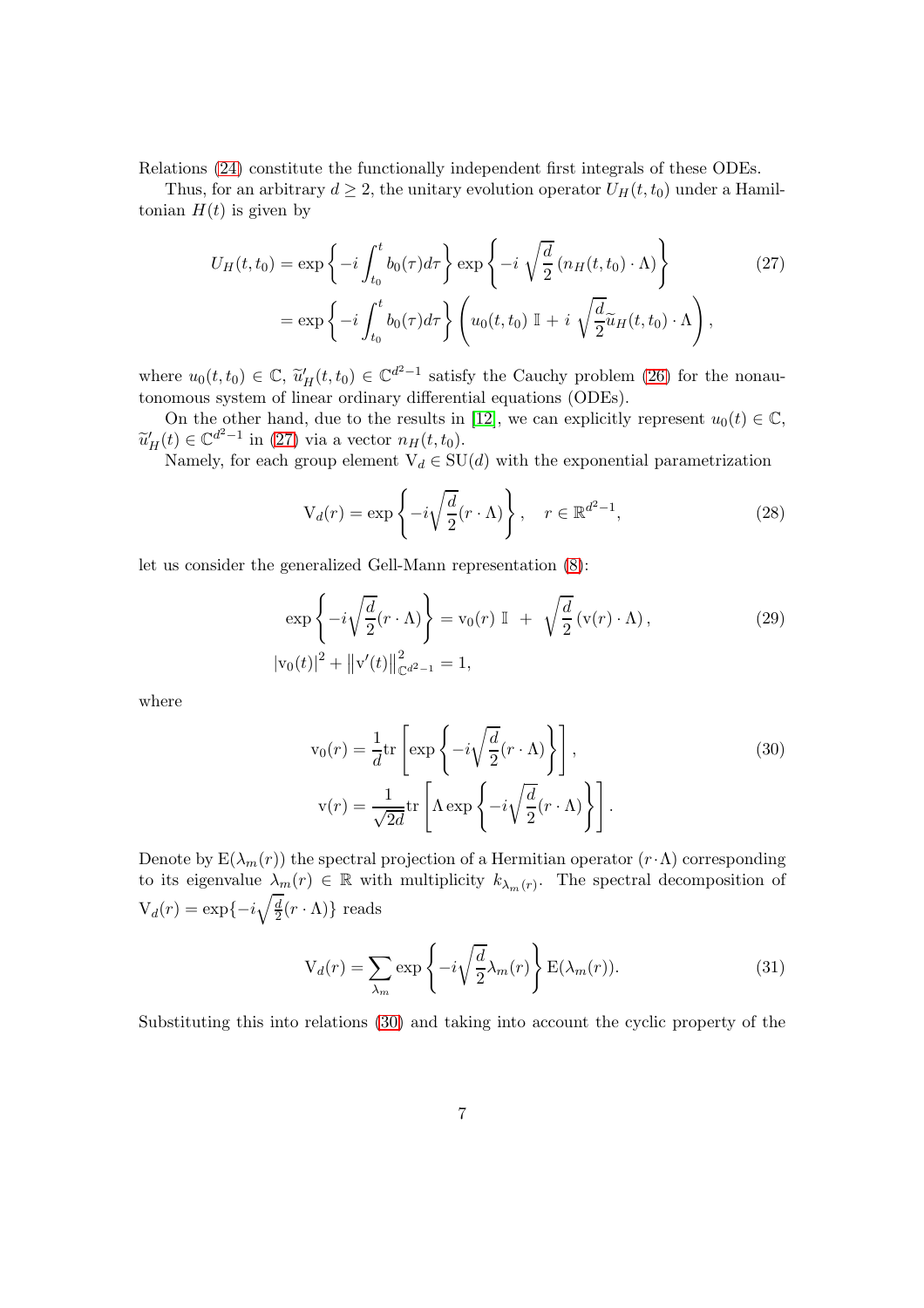trace and relation  $\text{tr}[\text{E}(\lambda_m(r))] = k_{\lambda_m(r)}$ , we derive<sup>[4](#page-7-0)</sup>

$$
v_0(r) = \frac{1}{d} tr \left[ V_d(r) \right] = \frac{1}{d} \sum_{\lambda_m} k_{\lambda_m(r)} \exp \left\{ -i \sqrt{\frac{d}{2}} \lambda_m(r) \right\},\tag{32}
$$

$$
v_j(r) = \frac{1}{\sqrt{2d}} \text{tr} \left[ \Lambda_j V_d(r) \right] = \frac{1}{\sqrt{2d}} \text{tr} \left[ \Lambda_j \left( \sum_{m=0,1,\dots} \frac{(-i)^m}{m!} \left( \frac{d}{2} \right)^{\frac{m}{2}} (r \cdot \Lambda)^m \right) \right]
$$
(33)  

$$
= \frac{i}{d} \frac{\partial}{\partial r_j} \text{tr} \left[ V_d(r) \right],
$$

which imply

<span id="page-7-1"></span>
$$
\mathbf{v}_0(r) = \frac{1}{d} K_d(r), \quad \mathbf{v}_j(r) = \frac{i}{d} \left( \nabla_r K_d(r) \cdot \Lambda \right),
$$
\n
$$
\mathbf{V}_d(r) = \frac{1}{d} K_d(r) \mathbb{I} + i \sqrt{\frac{d}{2}} \left( \frac{1}{d} \nabla_r K_d(r) \cdot \Lambda \right),
$$
\n(34)

where  $\nabla_r := \left(\frac{\partial}{\partial r}\right)^r$  $\frac{\partial}{\partial r_1},...,\frac{\partial}{\partial r_{d^2}}$  $\partial r_{d^2-1}$ ) and

<span id="page-7-3"></span>
$$
K_d(r) := \sum_{\lambda_m(r)} k_{\lambda_m(r)} \exp\left\{-i\sqrt{\frac{d}{2}}\lambda_m(r)\right\}.
$$
 (35)

From [\(29\)](#page-6-2) and [\(34\)](#page-7-1) it follows that, in relation [\(27\)](#page-6-0),

<span id="page-7-2"></span>
$$
u_0(t, t_0) = \frac{1}{d} K_d \left( n_H(t, t_0) \right), \quad \tilde{u}_H(t) = \frac{1}{d} \nabla_{n_H} \left( K_d(n_H(t, t_0)) \right), \tag{36}
$$

for some vector  $n_H(t, t_0) \in \mathbb{R}^{d^2-1}$ , so that

$$
\widetilde{U}_H(t, t_0) = \exp\left\{-i \sqrt{\frac{d}{2}} \left(n_H(t, t_0) \cdot \Lambda\right)\right\}
$$
\n
$$
= \frac{1}{d} K_d \left(n_H(t, t_0)\right) \mathbb{I} + i \sqrt{\frac{d}{2}} \frac{1}{d} \nabla_{n_H} \left(K_d(n_H(t, t_0))\right) \cdot \Lambda.
$$
\n(37)

The substitution of [\(36\)](#page-7-2) into the first and the second equations of the system of linear ODEs [\(26\)](#page-5-2) gives

<span id="page-7-4"></span>
$$
\frac{\partial}{\partial n_H} K_d(n_H(t, t_0)) \cdot \frac{dn_H(t, t_0)}{dt}
$$
\n
$$
= b_H(t) \cdot \frac{\partial}{\partial n_H} K_d(n_H(t, t_0))
$$
\n
$$
\Leftrightarrow
$$
\n
$$
\frac{dn_H(t, t_0)}{dt} - b_H(t) \perp \frac{\partial}{\partial n_H} K_d(n_H(t, t_0))
$$
\n(38)

<span id="page-7-0"></span><sup>4</sup>These expressions differ by normalizations from those in [\[12\]](#page-25-7).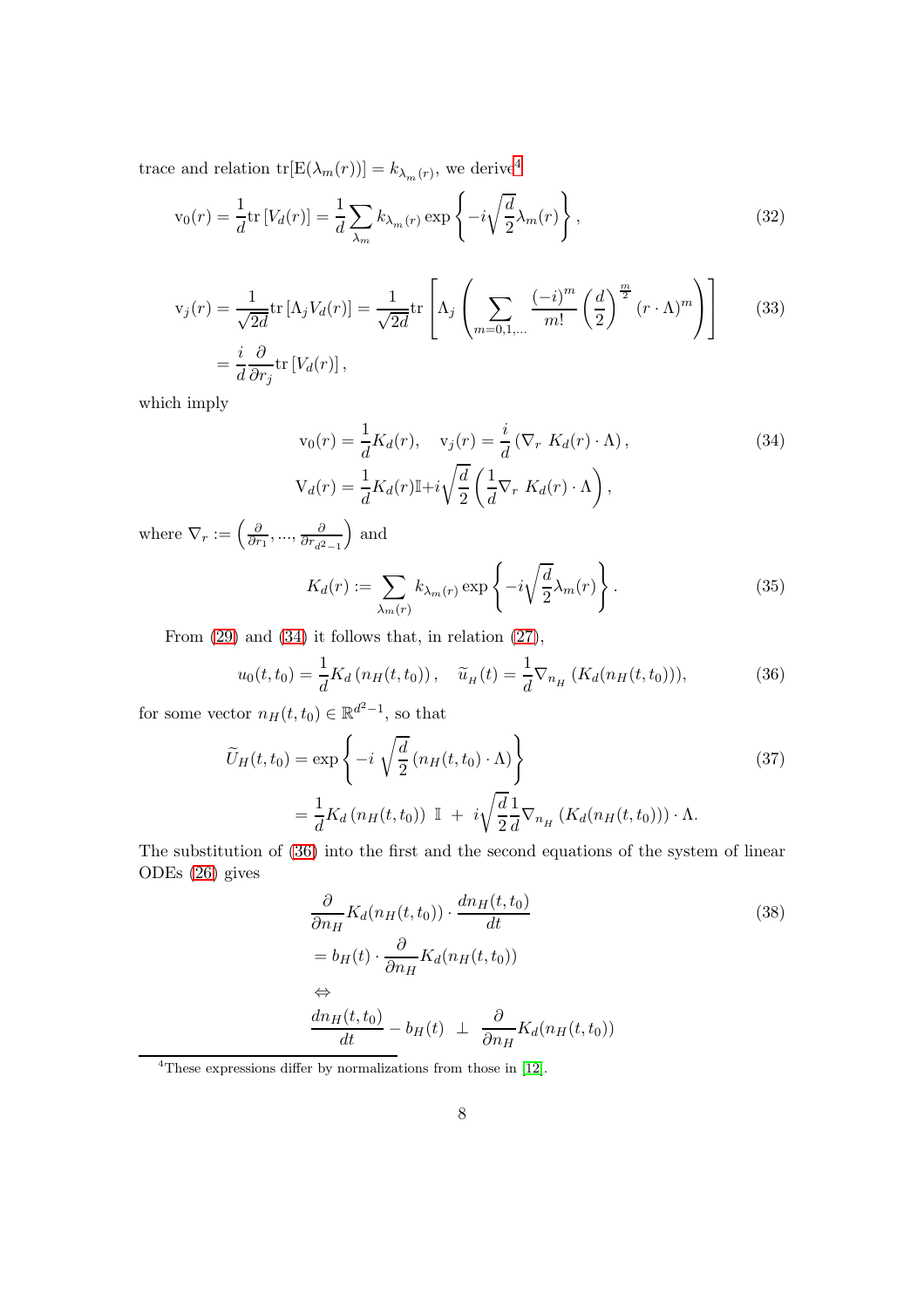and

<span id="page-8-0"></span>
$$
\frac{\partial}{\partial n_H} \left( \frac{\partial}{\partial n_H^{(j)}} \left( K_d(n_H(t, t_0)) \right) \cdot \frac{dn_H(t, t_0)}{dt} \right)
$$
\n
$$
= -b_H^{(j)}(t) K_d(n_H(t, t_0)) + \sqrt{\frac{d}{2}} \sum_{k,m} \left( f_{kmj} - id_{kmj} \right) b_H^{(k)}(t) \frac{\partial}{\partial n_H^{(m)}} K_d(n_H(t, t_0)),
$$
\n
$$
j = 1, ..., (d^2 - 1),
$$
\n(39)

respectively.

Relations [\(19\)](#page-4-4) and [\(22\)](#page-5-0)–[\(39\)](#page-8-0) prove the following statement.

**Theorem 1** Let  $H(t) = b_0(t)\mathbb{I} + b(t) \cdot \Lambda$ ,  $b(t) \in \mathbb{R}^{d^2-1}$ , be a Hamiltonian on  $\mathbb{C}^d$ . For each  $d \geq 2$ , the unitary operator  $U_H(t,t_0)$  on  $\mathbb{C}^d$  describing the evolution of a qudit under a *Hamiltonian* H(t) *has the form*

<span id="page-8-3"></span>
$$
U_H(t,t_0) = \exp\left\{-i \int_{t_0}^t b_0(\tau) d\tau\right\} \exp\left\{-i \sqrt{\frac{d}{2}} \left(n_H(t,t_0) \cdot \Lambda\right)\right\}
$$
  
= 
$$
\exp\left\{-i \int_{t_0}^t b_0(\tau) d\tau\right\} \left(u_0(t,t_0) \mathbb{I} + i \sqrt{\frac{d}{2}} \widetilde{u}_H(t,t_0) \cdot \Lambda\right).
$$
 (40)

*Here, the scalar function*  $u_0(t, t_0) \in \mathbb{C}$  *and vector*  $u_H(t, t_0) = (u_H^{(1)})$  $\binom{1}{H}, \ldots, \binom{d^2-1}{H}$  $\left(\begin{matrix} d^2-1 \\ H \end{matrix}\right), u_H^{(j)} \in \mathbb{C},$ *are the solutions of the Cauchy problem [\(26\)](#page-5-2), equivalently,*

<span id="page-8-4"></span>
$$
u_0(t, t_0) = \frac{1}{d} K_d \left( n_H(t, t_0) \right), \quad \tilde{u}_H(t, t_0) = \frac{1}{d} \nabla_{n_H} \left( K_d(n_H(t, t_0)) \right), \tag{41}
$$

*where function*  $K_d(n)$  *is given by* [\(35\)](#page-7-3) and vector  $n_H(t) \in \mathbb{R}^{d^2-1}$  *is the solution of the Cauchy problem*

<span id="page-8-2"></span><span id="page-8-1"></span>
$$
\frac{dn_H(t, t_0)}{dt} = b_H(t) + n_\perp(t, t_0), \quad n_H(t_0, t_0) = 0,\tag{42}
$$

 $with \ \ n_{\perp}(t,t_0) \ \in \ \mathbb{R}^{d^2-1} \ \ satisfying \ \ for \ \ all \ \ t \ > \ t_0 \ \ the \ \ orthogonality \ \ relation \ \ n_{\perp}(t,t_0) \ \cdot$  $\nabla_{n_H}(K_d(n_H(t,t_0)) = 0$  and determined via the equation

$$
\frac{dn_H(t,t_0)}{dt} \cdot \frac{\partial}{\partial n_H} \left( \frac{\partial}{\partial n_j} K_d(n_H(t,t_0)) \right)
$$
\n
$$
= -b_H^{(j)}(t) K_d(n_H(t,t_0)) + \sqrt{\frac{d}{2}} \sum_{k,m} \left( f_{kmj} - id_{kmj} \right) b_H^{(k)}(t) \frac{\partial}{\partial n_H^{(m)}} K_d(n_H(t,t_0)).
$$
\n(43)

In Sections 4 and 5, we specify Eqs. [\(26\)](#page-5-2), [\(42\)](#page-8-1), [\(43\)](#page-8-2) for a general qubit case.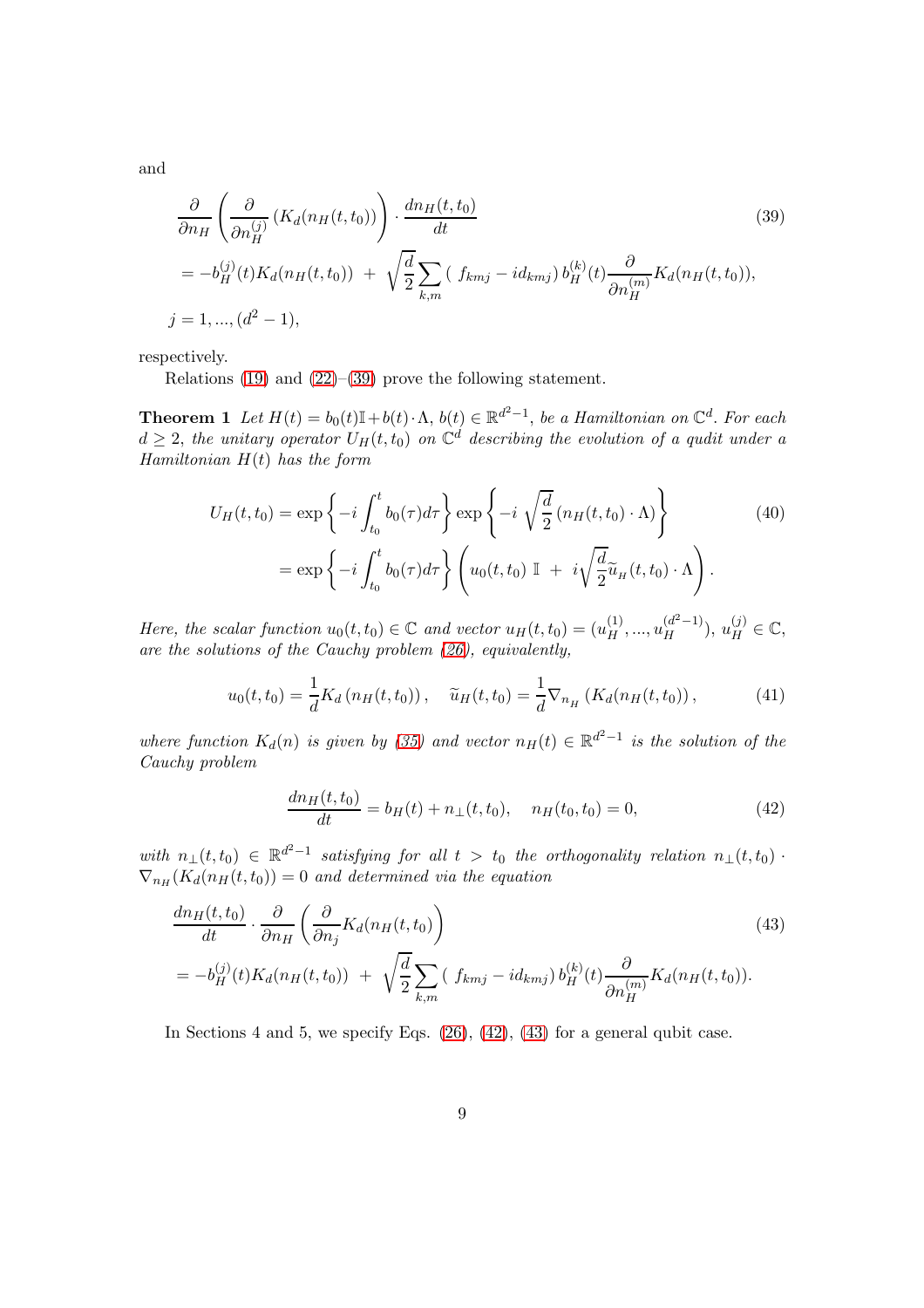#### 3.1 Finding  $K_d(n)$  for d=2,3

In this subsection, we consider the characteristic function  $K_d(r)$ , given by [\(35\)](#page-7-3), and also, representation [\(29\)](#page-6-2) for  $d = 2, 3$ .

• For  $d = 2$ , the matrix representations of generators  $\sigma_1, \sigma_2, \sigma_3$  of SU(2) in the computational basis in  $\mathbb{C}^2$  are given by the Pauli matrices

$$
\sigma_1 = \begin{pmatrix} 0 & 1 \\ 1 & 0 \end{pmatrix}, \quad \sigma_2 = \begin{pmatrix} 0 & -i \\ i & 0 \end{pmatrix}, \quad \sigma_3 = \begin{pmatrix} 1 & 0 \\ 0 & -1 \end{pmatrix},
$$
  
\n
$$
\sigma = (\sigma_1, \sigma_2, \sigma_3), \quad \text{tr}[\sigma_k \sigma_j] = 2\delta_{jk},
$$
  
\n
$$
\sigma_1 \sigma_2 = i\sigma_3, \quad \sigma_2 \sigma_3 = i\sigma_1, \quad \sigma_3 \sigma_1 = i\sigma_2,
$$
\n(44)

and, for each vector  $r \in \mathbb{R}^3$ , the traceless Hermitian operator  $n \cdot \sigma$  on  $\mathbb{C}^2$  has eigenvalues  $\pm \|n\|_{\mathbb{R}^3}$ . Therefore, by [\(35\)](#page-7-3), the characteristic function  $K_2(r)$  and its derivatives are given by

<span id="page-9-2"></span>
$$
K_2(r) = \exp\{-i \|r\|_{\mathbb{R}^3}\} + \exp\{i \|r\|_{\mathbb{R}^3}\}
$$
  
=  $2 \cos \|r\|_{\mathbb{R}^3}$ ,  

$$
\frac{\partial}{\partial r_j} K_2(r) = -2 \sin(\|r\|_{\mathbb{R}^3}) \frac{r_j}{\|r\|_{\mathbb{R}^3}},
$$
 (45)

and representation [\(29\)](#page-6-2) reduces to the well-known formula

$$
\exp\{-i\ (r \cdot \sigma)\} = \mathbb{I}\cos \|r\|_{\mathbb{R}^3} - i\sin(\|r\|_{\mathbb{R}^3})\frac{r \cdot \sigma}{\|r\|_{\mathbb{R}^3}},\tag{46}
$$

see, for example, in [\[14\]](#page-25-8).

• For  $d = 3$ , the matrix representations of the SU(3) generators in the computational basis in  $\mathbb{C}^3$  constitute the Gell-Mann matrices. For each  $r \in \mathbb{R}^8$ , the traceless Hermitian operator  $(r \cdot \Lambda)$  on  $\mathbb{C}^3$  has eigenvalues [\[12\]](#page-25-7)

<span id="page-9-0"></span>
$$
\lambda_{1,2}(r) = \frac{2}{\sqrt{3}} ||r||_{\mathbb{R}^8} \sin \left(\phi(r) \pm \frac{\pi}{3}\right),
$$
\n
$$
\lambda_3(r) = -\frac{2}{\sqrt{3}} ||r||_{\mathbb{R}^8} \sin \left(\phi(r)\right),
$$
\n(47)

where

<span id="page-9-3"></span><span id="page-9-1"></span>
$$
\sin\left(3\phi(r)\right) = -\frac{3\sqrt{3}}{2\left\|r\right\|_{\mathbb{R}^8}^3} \det(r \cdot \Lambda). \tag{48}
$$

From relations [\(35\)](#page-7-3) and [\(47\)](#page-9-0) it follows that, for  $d = 3$ ,

$$
K_3(r) = \exp\left\{-i\sqrt{\frac{3}{2}}\lambda_1(r)\right\} + \exp\left\{-i\sqrt{\frac{3}{2}}\lambda_2(r)\right\} + \exp\left\{-i\sqrt{\frac{3}{2}}\lambda_3(r)\right\} \tag{49}
$$

$$
= \sum_{k=0,1,2} \exp\{-i\sqrt{2} ||r||_{\mathbb{R}^8} \sin(\phi(r) + 2\pi k/3)\}
$$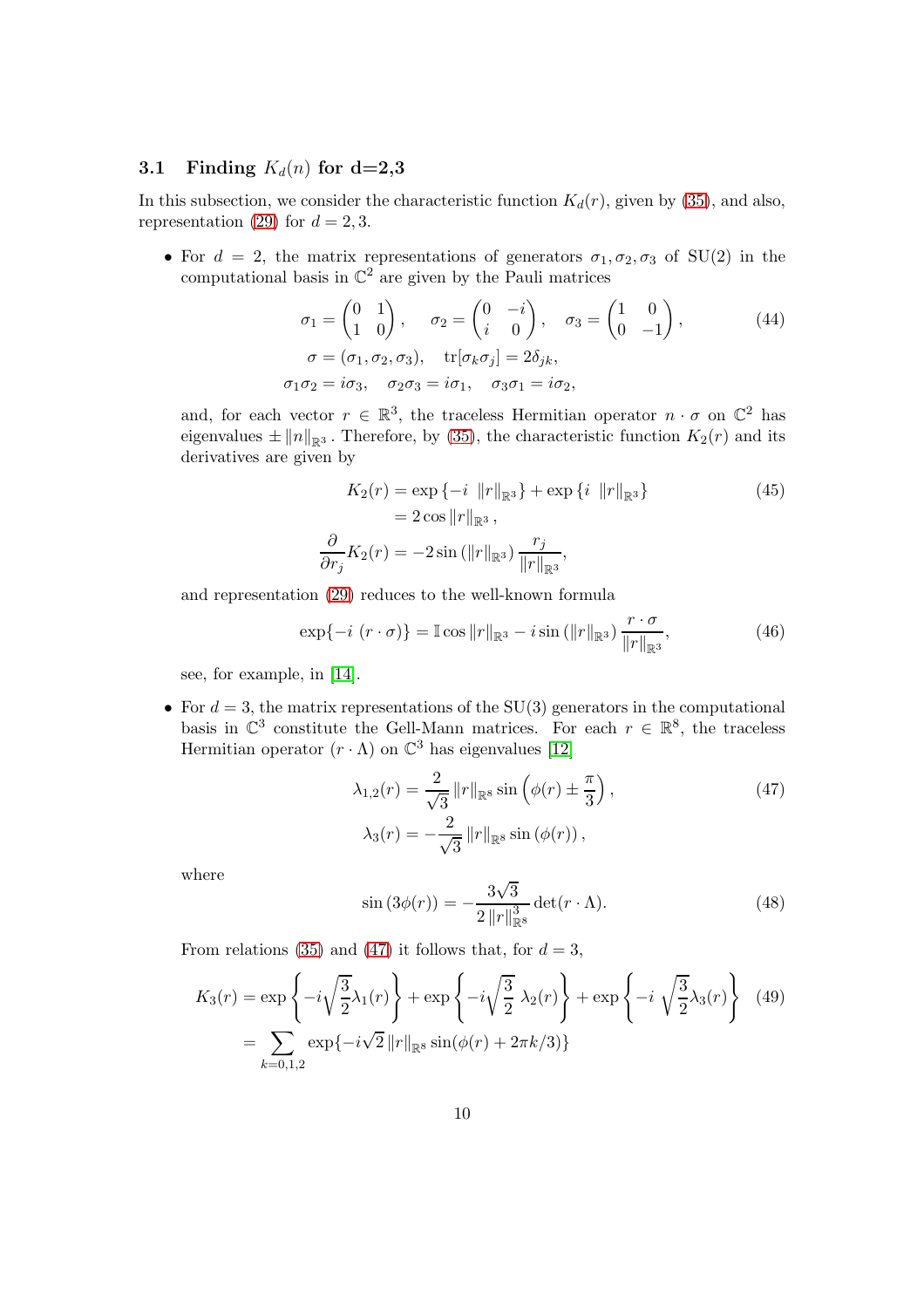and (see Appendix B)

<span id="page-10-1"></span><span id="page-10-0"></span>
$$
\frac{\partial}{\partial r}K_3(r) = -3i\sqrt{\frac{2}{3}} \left( F_1(r) p(r) + F_2(r) \frac{r}{\|r\|_{\mathbb{R}^8}} \right),\tag{50}
$$

where

$$
p^{(m)}(r) := \sum_{i,j=1}^{8} \frac{r^{(i)}r^{(j)}d_{ijm}}{\|r\|_{\mathbb{R}^8}^2}, \quad p'(r) \in \mathbb{C}^8,
$$
\n(51)  
\n
$$
F_1(r) := \sum_{k=0,1,2} \frac{\exp\{-i\sqrt{2}\|r\|_{\mathbb{R}^8}\sin(\phi(r) + 2\pi k/3)\}}{1 - 2\cos(2(\phi(r) + 2\pi k/3))},
$$
\n
$$
F_2(r) := \frac{2}{\sqrt{3}} \sum_{k=0,1,2} \sin(\phi(r) + 2\pi k/3)
$$
\n
$$
\times \frac{\exp\{-i\sqrt{2}\|r\|_{\mathbb{R}^8}\sin(\phi(r) + 2\pi k/3)\}}{1 - 2\cos((2(\phi(r) + 2\pi k/3)))}.
$$
\n(51)

Taking into account [\(37\)](#page-7-4), [\(49\)](#page-9-1), [\(50\)](#page-10-0) we derive that, for any vector  $r \in \mathbb{R}^8$ ,

$$
\exp\left\{-i\sqrt{\frac{3}{2}}\left(r\cdot\Lambda\right)\right\} = \frac{\mathbb{I}}{3}K_3(r) + \left\{F_1\left(\phi(r)\right)\left(p(r)\cdot\Lambda\right) + F_2\left(\phi(r)\right)\left(r\cdot\Lambda\right)\right\}
$$
\n(52)

In view of relations [\(10\)](#page-3-0) and [\(51\)](#page-10-1), this expression can be represented otherwise in the form

$$
\exp\left\{-i\sqrt{\frac{3}{2}}(r\cdot\Lambda)\right\} = \sum_{k=0,1,2} \left\{ \left[\frac{1}{\|r\|_{\mathbb{R}^8}^2}(r\cdot\Lambda)^2 + \frac{2}{\sqrt{3}\|r\|_{\mathbb{R}^8}}(r\cdot\Lambda)\sin(\phi(r) + 2\pi k/3) - \frac{\mathbb{I}}{3}\left[1 + 2\cos(2(\phi(r) + 2\pi k/3))\right]\right\}
$$
\n
$$
\times \frac{\exp\left\{-i\sqrt{2}\|r\|_{\mathbb{R}^8}\sin(\phi(r) + 2\pi k/3)\right\}}{1 - 2\cos(2(\phi(r) + 2\pi k/3))},
$$
\n(53)

which agrees with formula [\(5\)](#page-2-5) in [\[13\]](#page-25-9).

### 4 General nonstationary qubit case

In this section, based on the new general results derived in Sections 2 and 3, we specify the unitary evolution operator [\(40\)](#page-8-3) for  $d = 2$ .

In the qubit case,  $\Lambda \equiv \sigma = (\sigma_1, \sigma_2, \sigma_3)$  and a general Hamiltonian on  $\mathbb{C}^2$  has the form

<span id="page-10-2"></span>
$$
H(t) = b_0(t)\mathbb{I} + b(t) \cdot \sigma, \quad b(t) \in \mathbb{R}^3.
$$
 (54)

Here and in what follows, for short, we suppress the lower index H in notations  $n_H(t)$ ,  $b_H(t) \in \mathbb{R}^3$  and the lower index  $\mathbb{R}^3$  in notation  $\lVert \cdot \rVert_{\mathbb{R}^3}$ .

Let us specify the main issues of Theorem 1 if  $d = 2$ . In this case: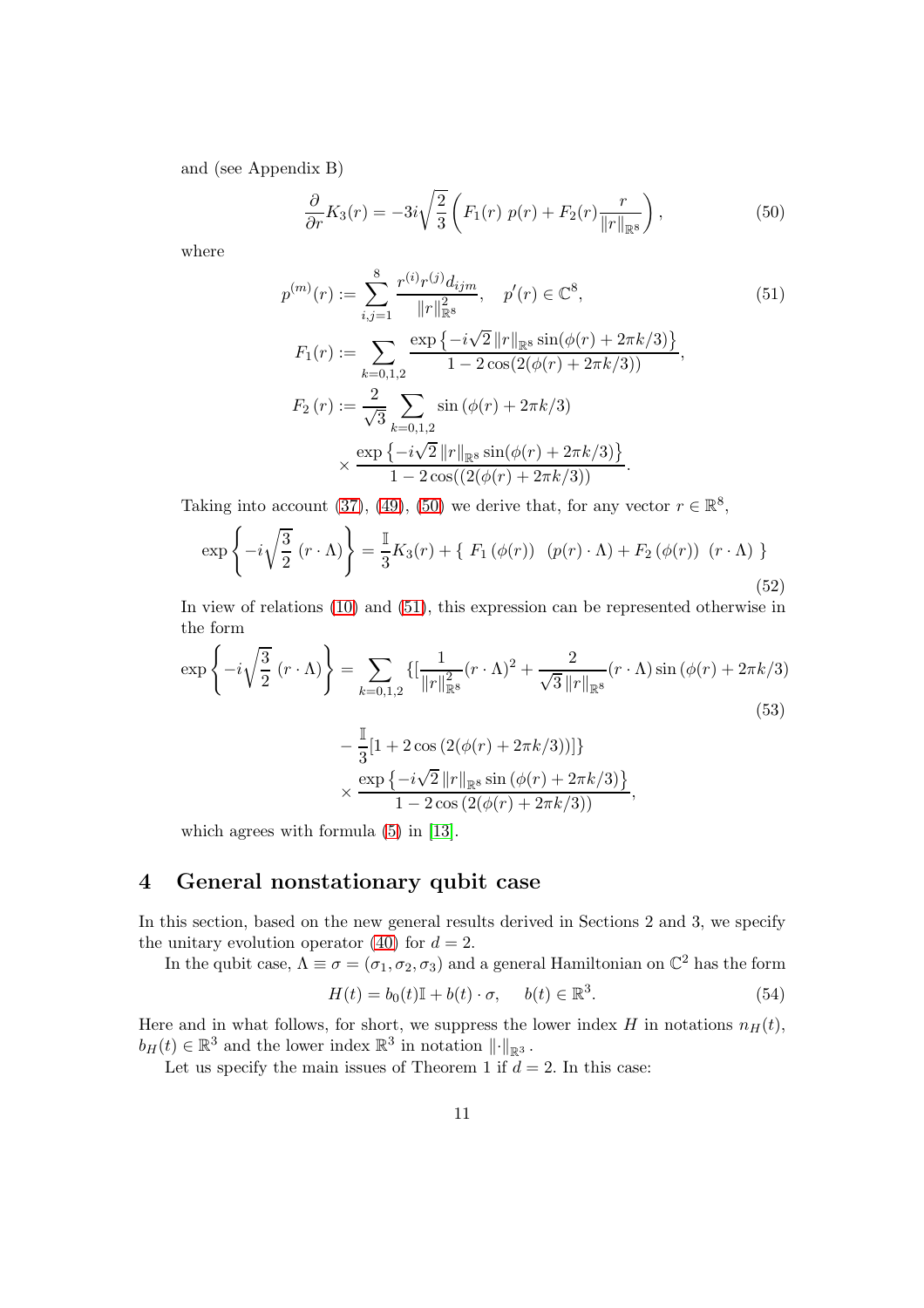• The structure coefficients  $d_{kmj} = 0$ , for all  $k, m, j = 1, 2, 3$ , and coefficients  $f_{kmj} =$  $\epsilon_{kmj}$  constitute the Levi-Civita symbol. Therefore, the system of linear ODEs [\(26\)](#page-5-2) reduces to

$$
\dot{u}_0(t, t_0) = b(t) \cdot \tilde{u}(t, t_0), \quad \tilde{u}_0(t_0, t_0) = 1,
$$
\n
$$
\dot{\tilde{u}}(t, t_0) = -u_0(t, t_0)b_j + b(t) \times \tilde{u}(t, t_0), \quad \tilde{u}(t_0, t_0) = 0,
$$
\n
$$
(u_0(t, t_0))^2 + ||\tilde{u}(t, t_0)||_{\mathbb{R}^3}^2 = 1,
$$
\n(55)

with  $u_0(t, t_0) \in \mathbb{R}$ ,  $\tilde{u}(t, t_0) \in \mathbb{R}^3$  and notation  $b \times \tilde{u}$  for a vector product on  $\mathbb{R}^3$ . By introducing a 4-dimensional real-valued unit vector  $q(t, t_0) = (u_0(t, t_0), \tilde{u}(t, t_0)) \in$  $\mathbb{R}^4$  and denoting by  $q'(t,t_0)$  the column-vector with elements comprised of components of vector  $q(t, t_0)$ , we rewrite the system of linear ODEs [\(55\)](#page-11-0) in the normal form

<span id="page-11-2"></span><span id="page-11-0"></span>
$$
\frac{d}{dt}q'(t,t_0) = A(t)q'(t,t_0), \quad q(t,t_0) = (1,0,0,0),\tag{56}
$$

with the skew-symmetric matrix

$$
A(t) = \begin{pmatrix} 0 & b_1(t) & b_2(t) & b_3(t) \\ -b_1(t) & 0 & -b_3(t) & b_2(t) \\ -b_2(t) & b_3(t) & 0 & -b_1(t) \\ -b_3(t) & -b_2(t) & b_1(t) & 0 \end{pmatrix}.
$$
 (57)

• For  $d = 2$ , function [\(35\)](#page-7-3) and its gradient are given due to [\(45\)](#page-9-2) by  $K_2(n) =$ cos  $||n(t)||$ ,  $\nabla_n K_2(n) = -2 \sin(||n||) \frac{n}{||n||}$  $\frac{n}{\|n\|}$ , so that by [\(41\)](#page-8-4)

$$
u_0(t, t_0) = \cos \|n(t, t_0)\| \in \mathbb{R}, \quad \tilde{u}(t, t_0) = -\sin(\|n(t, t_0)\|) \frac{n(t, t_0)}{\|n(t, t_0)\|} \in \mathbb{R}^3, \quad (58)
$$

and the first and the second equations in [\(55\)](#page-11-0) take the forms

$$
\frac{d\|n(t, t_0)\|}{dt} = \frac{b(t) \cdot n(t, t_0)}{\|n(t)\|} \tag{59}
$$

and

$$
\left(\frac{\sin||n(t, t_0)||}{||n(t, t_0)||} - \cos||n(t)||\right) \frac{d||n(t, t_0)||}{dt} - \frac{n(t, t_0)}{||n(t, t_0)||} - \frac{\sin||n(t, t_0)||}{||n(t, t_0)||} \frac{dn(t, t_0)}{dt} \quad (60)
$$

$$
= -b \cos||n(t, t_0)|| + \frac{b(t) \times n(t, t_0)}{||n(t, t_0)||} \sin||n(t, t_0)||,
$$

respectively.

• The Cauchy problem [\(42\)](#page-8-1) in Theorem 1 reduces to

<span id="page-11-1"></span>
$$
\frac{dn(t, t_0)}{dt} = b(t) + n_{\perp}(t, t_0) \quad t > t_0,
$$
  
\n
$$
n(t_0, t_0) = 0,
$$
\n(61)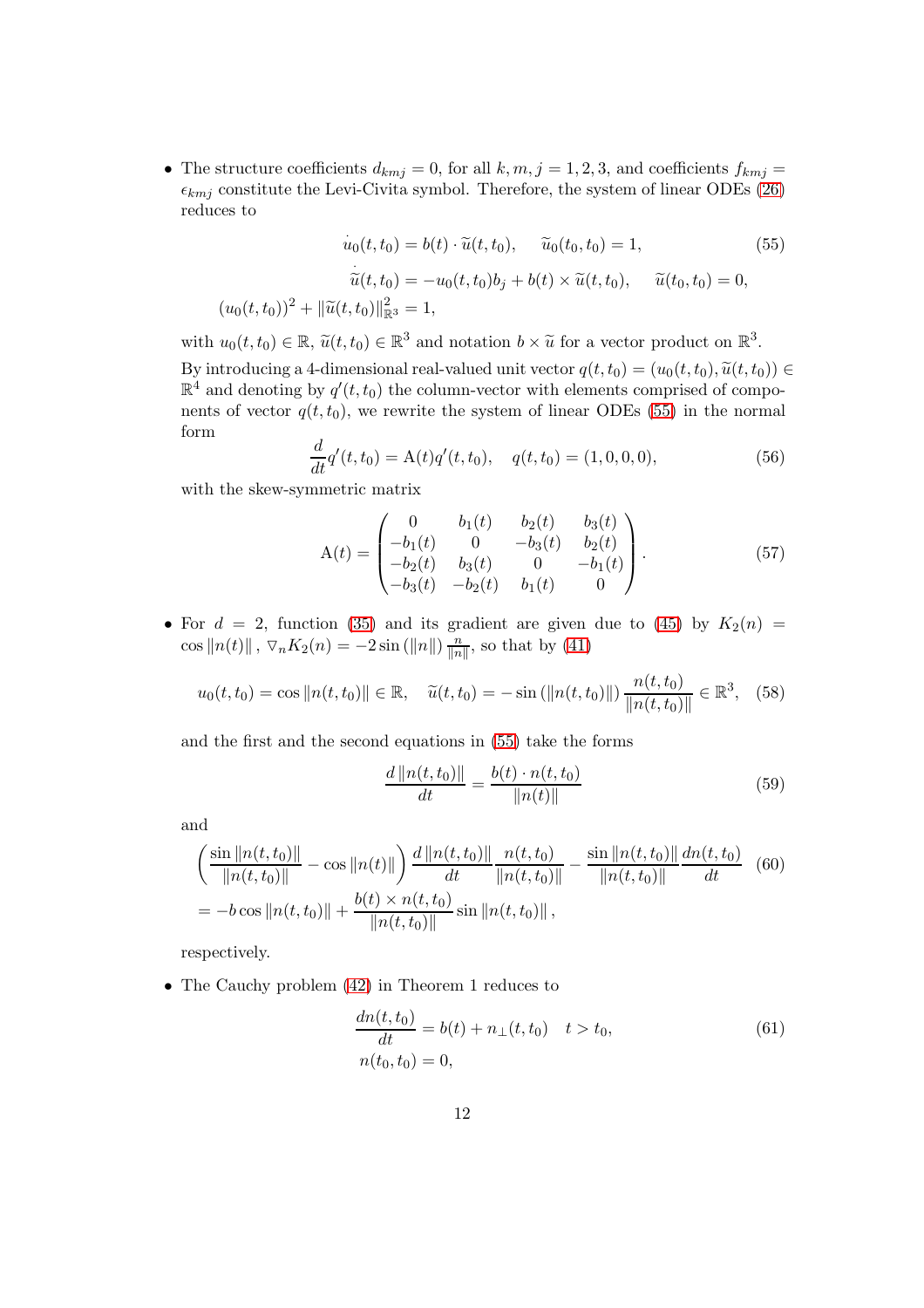where vector  $n_{\perp}(t) \in \mathbb{R}^3$  is orthogonal for all  $t > t_0$  to vector  $n(t) \in \mathbb{R}^3$  and is determined via Eq. [\(43\)](#page-8-2). For  $d = 2$ , the latter equation reduces to

$$
\left(\frac{\sin\|n(t,t_0)\|}{\|n(t,t_0)\|} - \cos\|n(t,t_0)\|\right) \left(\frac{b(t) \cdot n(t,t_0)}{\|n(t,t_0)\|^2}n(t,t_0) - b(t)\right) \tag{62}
$$
\n
$$
= \frac{\sin\|n(t,t_0)\|}{\|n(t,t_0)\|}n_{\perp}(t,t_0) + (b(t) \times n(t,t_0)) \frac{\sin\|n(t,t_0)\|}{\|n(t,t_0)\|}.
$$

Noting that, on the left-hand side of [\(62\)](#page-12-0),

$$
\frac{b \cdot n}{\|n\|^2}n - b = -\frac{1}{\|n\|^2} (n \times b \times n), \tag{63}
$$

and vectors

<span id="page-12-2"></span><span id="page-12-0"></span>
$$
n \times b \times n, \quad b \times n \tag{64}
$$

are mutually orthogonal and are both in the plane orthogonal to vector  $n(t, t_0) \in$  $\mathbb{R}^3$ , we represent vector  $n_{\perp}(t,t_0)$  in [\(61\)](#page-11-1) and [\(62\)](#page-12-0) as

$$
n_{\perp}(t, t_0) = \alpha(t) (b(t) \times n(t, t_0)) + \beta(t, t_0) (n(t, t_0) \times b(t) \times n(t, t_0))
$$
 (65)

and find via [\(62\)](#page-12-0) that

<span id="page-12-1"></span>
$$
\alpha(t, t_0) = -1, \qquad \beta(t, t_0) = -\frac{1 - ||n(t, t_0)|| \operatorname{ctg} ||n(t, t_0)||}{||n(t, t_0)||^2}.
$$
 (66)

Therefore, Eqs.  $(61)$ – $(66)$  imply

$$
\frac{dn(t, t_0)}{dt} = b(t) - (b(t) \times n(t, t_0))
$$
\n
$$
- \frac{1 - ||n(t, t_0)|| \operatorname{ctg} ||n(t, t_0)||}{||n(t, t_0)||^2} (n(t, t_0) \times b(t) \times n(t, t_0)),
$$
\n
$$
n(t_0, t_0) = 0.
$$
\n(67)

Theorem 1 and relations  $(55)$ – $(67)$  prove the following statement on the unitary evolution of a qubit in a general nonstationary case.

**Theorem 2** Let  $H(t) = b_0(t) \mathbb{I} + b(t) \cdot \sigma$ ,  $b(t) \in \mathbb{R}^3$ , be a qubit Hamiltonian on  $\mathbb{C}^2$ . The unitary operator  $U_H(t,t_0)$  on  $\mathbb{C}^2$  describing the evolution of a qubit under Hamiltonian H(t) *takes the form*

<span id="page-12-3"></span>
$$
U_H(t, t_0) = \exp\left\{-i \int_{t_0}^t b_0(\tau) d\tau\right\} \exp\left\{-i \left(n(t, t_0) \cdot \sigma\right)\right\}
$$
(68)  
= 
$$
\exp\left\{-i \int_{t_0}^t b_0(\tau) d\tau\right\} \left(u_0(t, t_0) \mathbb{I} + i \tilde{u}(t, t_0) \cdot \sigma\right),
$$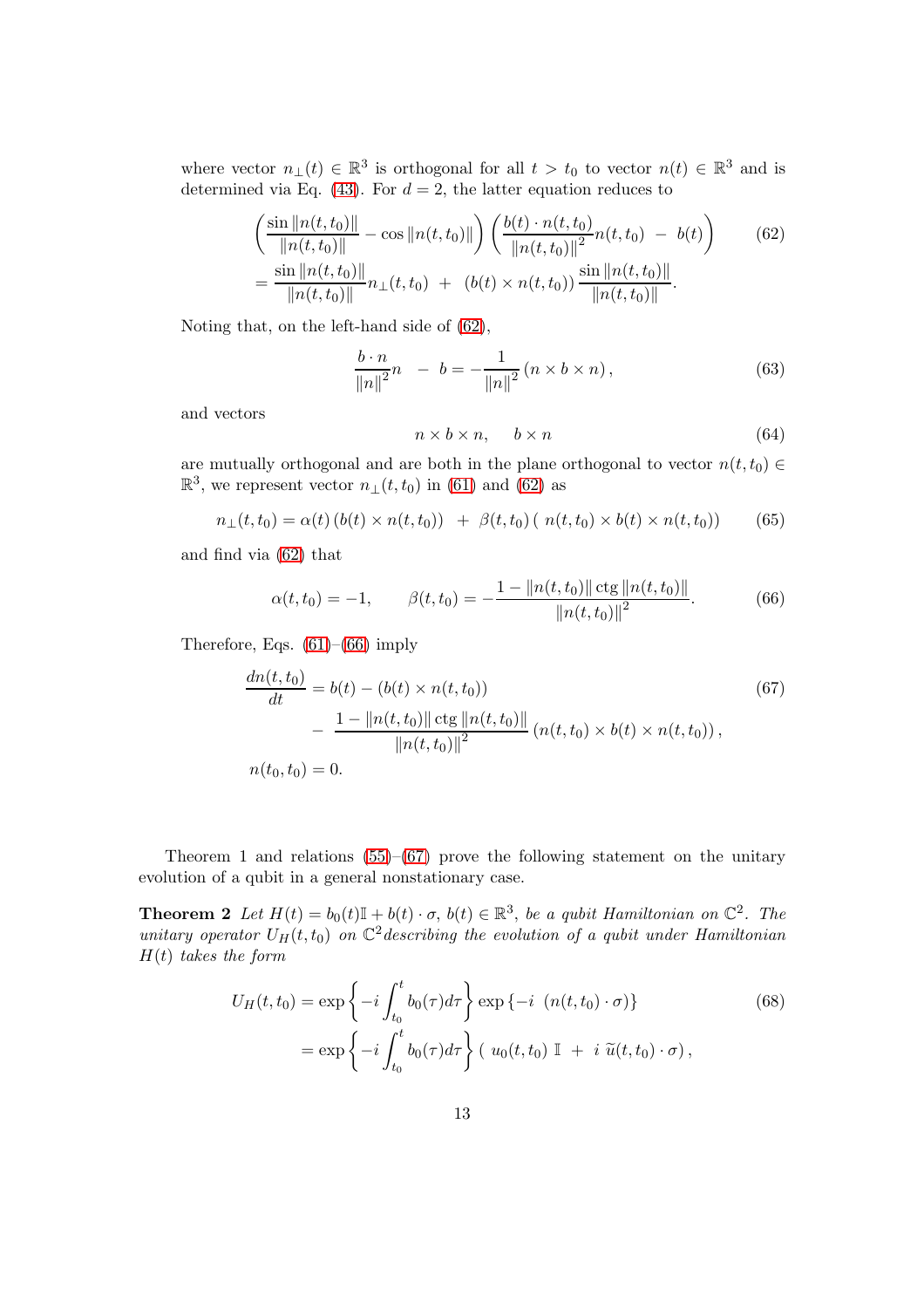*where the unit vector*  $(u_0(t, t_0), \tilde{u}(t, t_0)) \in \mathbb{R}^4$  *is the solution of the Cauchy problem* [\(55\)](#page-11-0) *(equivalently,* [\(56\)](#page-11-2)), vector  $n(t,t_0) \in \mathbb{R}^3$  is the solution of the Cauchy problem [\(67\)](#page-12-2) and *the following relations hold*

$$
u_0(t, t_0) = \cos ||n(t, t_0)|| \in \mathbb{R}, \quad \tilde{u}(t, t_0) = -\sin (||n(t, t_0)||) \frac{n(t, t_0)}{||n(t, t_0)||}, \qquad (69)
$$

$$
\frac{n(t, t_0)}{||n(t, t_0)||} = -\frac{\tilde{u}(t, t_0)}{||\tilde{u}(t, t_0)||}, \qquad ||n(t, t_0)|| = \arccos (u_0(t, t_0)).
$$

The cocycle property [\(3\)](#page-2-6) implies that, in the qubit case, the unit vector  $(u_0(t, t_0), \tilde{u}(t, t_0)) \in$  $\mathbb{R}^4$  in [\(68\)](#page-12-3) – which is solution of the Cauchy problem [\(56\)](#page-11-2) – must satisfy the relations

$$
u_0(t,s)u_0(s,t_0) - \widetilde{u}(t,s) \cdot \widetilde{u}(s,t_0) = u_0(t,t_0), \qquad (70)
$$
  

$$
u_0(t,s)\widetilde{u}(s,t_0) + u_0(s,t_0)\widetilde{u}(t,s) - \widetilde{u}(t,s) \times \widetilde{u}(s,t_0) = \widetilde{u}(t,t_0).
$$

For  $d = 2$ , relation [\(14\)](#page-3-2) reduces to the condition

<span id="page-13-3"></span><span id="page-13-2"></span><span id="page-13-1"></span><span id="page-13-0"></span>
$$
b(t) \times \left(\int_{t_0}^t b(\tau)d\tau\right) = 0,\tag{71}
$$

which is necessary and sufficient for the Cauchy problem  $(55)$  (equivalently,  $(56)$ ) and the Cauchy problem [\(67\)](#page-12-2) to have the solutions

$$
n(t, t_0) = \int_{t_0}^t b(\tau) d\tau, \qquad u_0(t, t_0) = \cos\left(\left\|\int_{t_0}^t b(\tau) d\tau\right\|\right),
$$
  

$$
\widetilde{u}(t, t_0) = -\frac{\sin\left(\left\|\int_{t_0}^t b(\tau) d\tau\right\| \right)}{\left\|\int_{t_0}^t b(\tau) d\tau\right\|} \left(\int_{t_0}^t b(\tau) d\tau\right),
$$
\n(72)

and the unitary evolution operator  $U_H(t, t_0)$  to be given by

$$
U_H(t,t_0) = \exp\left\{-i \int_{t_0}^t b_0(\tau) d\tau\right\} \exp\left\{-i \left(\int_{t_0}^t (b(\tau) \cdot \sigma) d\tau\right)\right\}
$$
(73)  
= 
$$
\exp\left\{-i \int_{t_0}^t b_0(\tau) d\tau\right\} \left[\mathbb{I} \cos\left(\left\|\int_{t_0}^t b(\tau) d\tau\right\|\right) - i \frac{\sin\left(\left\|\int_{t_0}^t b(\tau) d\tau\right\|\right)}{\left\|\int_{t_0}^t b(\tau) d\tau\right\|}\left(\int_{t_0}^t b(\tau) d\tau \cdot \sigma\right)\right].
$$

The expression standing in the first line of [\(73\)](#page-13-0) is consistent with expression [\(15\)](#page-3-3) valid under the general qudit condition [\(6\)](#page-2-3) and specified for  $d = 2$ .

Condition [\(71\)](#page-13-1) is, in particular, true if  $b(t) = e_b ||b(t)||$  where a unit vector  $e_b$  does not vary in time. Substituting this  $b(t)$  into [\(73\)](#page-13-0) we have

<span id="page-13-4"></span>
$$
U_H(t, t_0) = \exp\left\{-i \int_{t_0}^t b_0(\tau) d\tau\right\} \exp\left\{-i (e_b \cdot \sigma) \int_{t_0}^t \|b(\tau)\| d\tau\right\}
$$
(74)  
= 
$$
\exp\left\{-i \int_{t_0}^t b_0(\tau) d\tau\right\} \left[\mathbb{I} \cos\left(\int_{t_0}^t \|b(\tau)\| d\tau\right) - i \sin\left(\int_{t_0}^t \|b(\tau)\| d\tau\right) (e_b \cdot \sigma)\right].
$$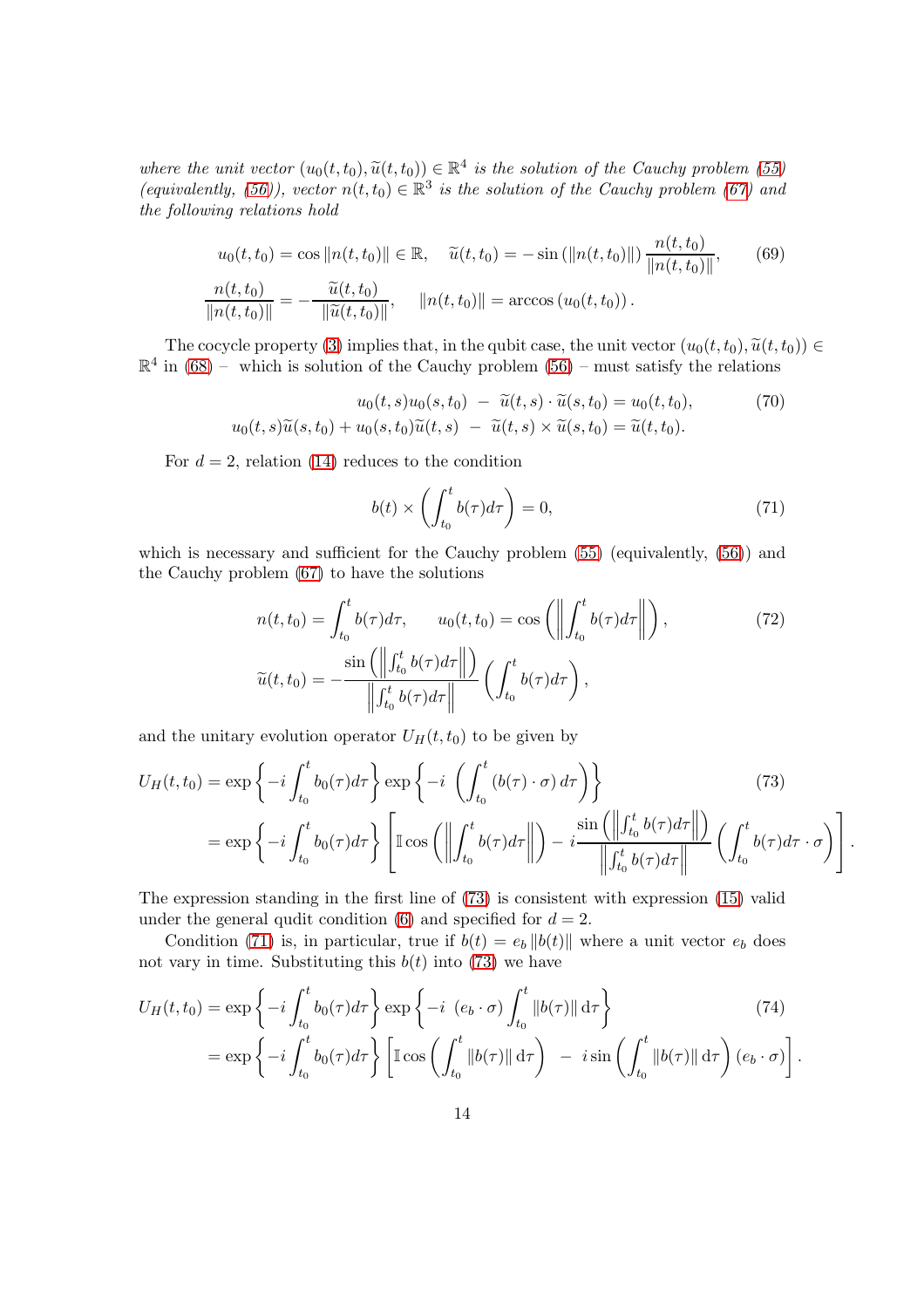In the following section, based on the general result formulated in Theorem 2, we specify classes of nonstationary Hamiltonians  $H(t)$ , for which we can find the precise solutions of the Cauchy problem [\(55\)](#page-11-0) (equivalently, [\(56\)](#page-11-2)) and, hence, explicitly specify the unitary operator [\(68\)](#page-12-3) via coefficients  $b_0(t)$ ,  $b(t)$  of a Hamiltonian  $H(t)$ .

#### 5 Special classes of qubit Hamiltonians

Let, for a qubit Hamiltonian [\(54\)](#page-10-2), components  $(\|b(t)\|, \theta_b(t), \varphi_b(t))$  of a vector  $b(t) \in \mathbb{R}^3$ in the spherical coordinate system be such that  $5$ 

$$
\frac{d}{dt}J_1 = 0, \quad \text{where } J_1 := \frac{1}{\Omega_b(t)} \left( \cos \left( \theta_b(t) \right) - \frac{\dot{\varphi}_b(t)}{2 \left\| b(t) \right\|} \right),\n\tag{75}
$$
\n
$$
\frac{d}{dt}J_2 = 0, \quad \text{where } J_2 := \frac{\sin \left( \theta_b(t) \right)}{\Omega_b(t)},
$$

where

<span id="page-14-3"></span>
$$
\Omega_b(t) := \sqrt{\left(\cos\left(\theta_b(t)\right) - \frac{\dot{\varphi}_b(t)}{2\left\|b(t)\right\|}\right)^2 + \sin^2\left(\theta_b(t)\right)},\tag{76}
$$

so that  $J_1^2 + J_2^2 = 1$ .

The class of Hamiltonians specified by conditions [\(75\)](#page-14-1) is rather broad and includes, in particular, all cases studied in the literature for which:

<span id="page-14-2"></span><span id="page-14-1"></span>
$$
\dot{\theta}_b(t) = 0, \quad \ddot{\varphi}_b(t) = 0. \tag{77}
$$

Represented otherwise, constant  $J_1$  takes the form

$$
J_1 = \frac{1}{\|b(t)\| \Omega_b(t)} \left( b_3(t) - \frac{1}{2} \frac{d}{dt} \varphi_b(t) \right),
$$
\n
$$
\|b(t)\| \Omega_b(t) = \sqrt{\left( b_3(t) - \frac{1}{2} \frac{d}{dt} \varphi_b(t) \right)^2 + b_1^2(t) + b_2^2(t)},
$$
\n
$$
tg(\varphi_b(t)) = b_2(t)/b_1(t),
$$
\n(78)

from which it is immediately clear that the class of Hamiltonians specified by conditions [\(75\)](#page-14-1) is defined via the special time behavior of a vector  $b(t)$  with respect to the x<sub>3</sub>-axis.

Quite similarly we can introduce the class of Hamiltonians specified via the property of  $b(t) \in \mathbb{R}^3$  which is similar by its form to [\(78\)](#page-14-2) but with respect to the  $x_1$ -axis or the  $x_2$ -axis.

Though, in the following statement, we explicitly specify only the unitary qubit evolution [\(68\)](#page-12-3) under a Hamiltonian satisfying conditions [\(75\)](#page-14-1), the new result of this statement can be easily reformulated for the classes of nonstationary Hamiltonians specified by conditions on  $b(t) \in \mathbb{R}^3$  with respect to the x<sub>1</sub>-axis and the x<sub>2</sub>-axis.

<span id="page-14-0"></span><sup>&</sup>lt;sup>5</sup>Here, we suppose that  $b(t)$  is twice differentiable.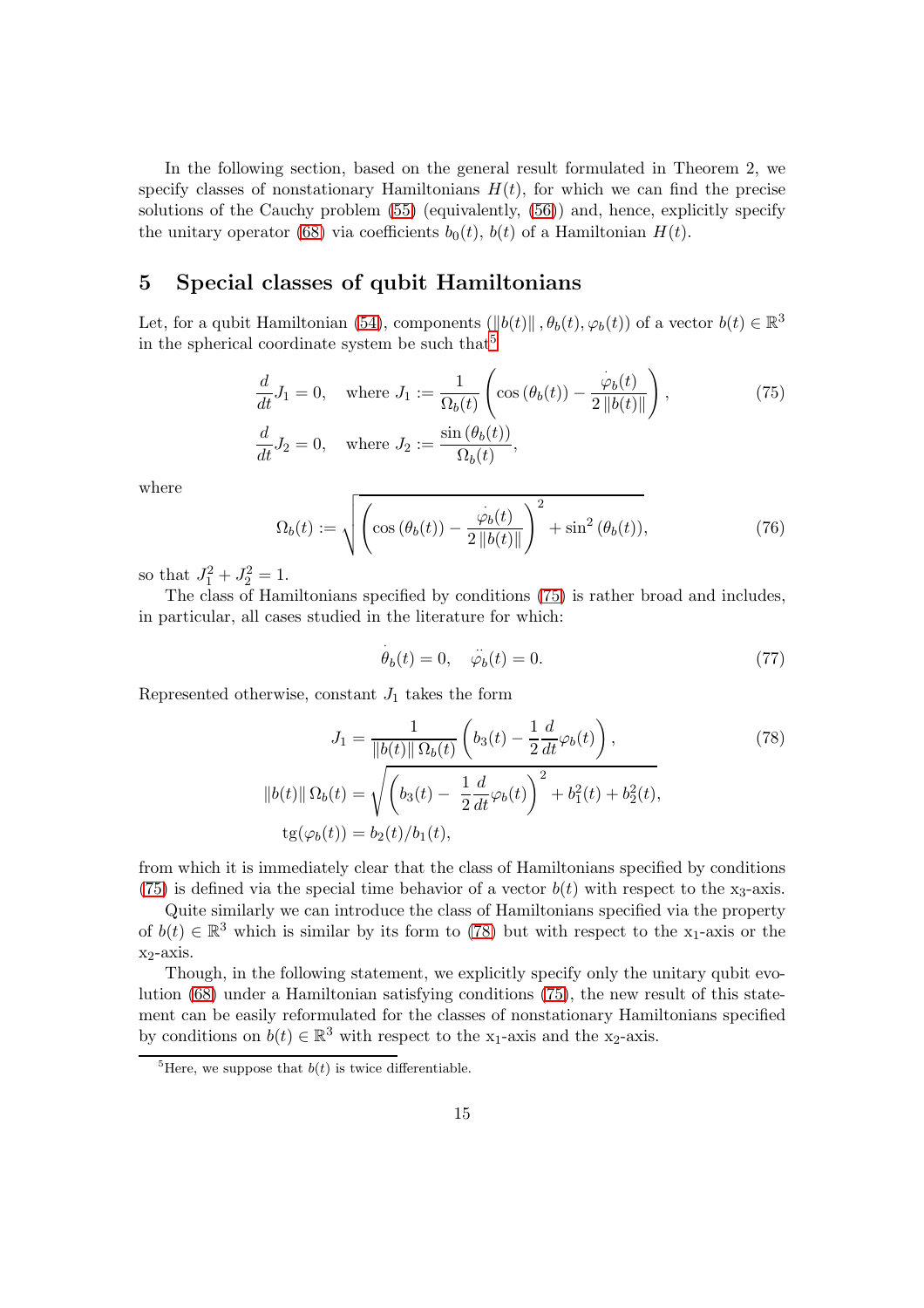**Theorem 3** Let, for a qubit Hamiltonian  $H(t) = b_0(t)\mathbb{I} + b(t) \cdot \sigma$  on  $\mathbb{C}^2$  the conditions *[\(75\)](#page-14-1) be fulfilled. Then, for the unitary operator*  $U_H(t, t_0)$  *given by relations* [\(68\)](#page-12-3)*,* [\(69\)](#page-13-2) *and describing the evolution of a qubit state under a Hamiltonian* H(t)*, the unit vector*  $(u_0(t, t_0), \widetilde{u}(t, t_0)) \in \mathbb{R}^4$  – the solution of the Cauchy problem [\(55\)](#page-11-0), equivalently, [\(56\)](#page-11-2), *takes the form*

$$
u_0(t, t_0) = \cos\left(\frac{\varphi_b(t) - \varphi_b(t_0)}{2}\right) \cos\left(\gamma_b(t, t_0)\right) - J_1 \sin\left(\frac{\varphi_b(t) - \varphi_b(t_0)}{2}\right) \sin\left(\gamma_b(t, t_0)\right),\tag{79}
$$

$$
\tilde{u}_1(t, t_0) = -J_2 \cos\left(\frac{\varphi_b(t) + \varphi_b(t_0)}{2}\right) \sin\left(\gamma_b(t, t_0)\right),
$$
\n
$$
\tilde{u}_2(t, t_0) = -J_2 \sin\left(\frac{\varphi_b(t) + \varphi_b(t_0)}{2}\right) \sin\left(\gamma_b(t, t_0)\right),
$$
\n
$$
\tilde{u}_3(t, t_0) = -J_1 \cos\left(\frac{\varphi_b(t) - \varphi_b(t_0)}{2}\right) \sin\left(\gamma_b(t, t_0)\right) - \sin\left(\frac{\varphi_b(t) - \varphi_b(t_0)}{2}\right) \cos\left(\gamma_b(t, t_0)\right),
$$

*satisfying the cocycle property [\(70\)](#page-13-3). In [\(79\)](#page-15-0),*

<span id="page-15-0"></span>
$$
\gamma_b(t, t_0) := \int_{t_0}^t \|b(\tau)\| \, \Omega_b(\tau) \, \, \mathrm{d}\tau \tag{80}
$$

 $and \theta_b(t), \varphi_b(t)$  are angles specifying at time t *vector*  $b(t) \in \mathbb{R}^3$  in the spherical coordinate *system.*

The proof of this statement is given in Appendix A. Note that the Cauchy problem with a skew-symmetric matrix – like the one in  $(56)$ – arises in many fields of mathematical physics, for example, in the solid body theory, in the quaternions models [\[15\]](#page-25-10), etc. If we reformulate conditions [\(78\)](#page-14-2) (equivalently, [\(75\)](#page-14-1)) with respect to the  $x_1$ -axis, then the corresponding solution  $(u_0(t, t_0), \tilde{u}(t, t_0)) \in \mathbb{R}^4$  of the Cauchy problem for the ODEs [\(56\)](#page-11-2) would agree with the treatment in Section 5.10 of Ref. [\[15\]](#page-25-10).

Let, for example,  $b(t) = e_b ||b(t)||$  where a unit vector  $e_b$  does not vary in time – the case we have analyzed above in [\(74\)](#page-13-4) and where the general condition [\(71\)](#page-13-1) is true. In this case,

<span id="page-15-1"></span>
$$
\varphi_b(t) = \varphi_b(t_0) = \varphi_b, \quad \theta_b(t) = \theta_b(t_0) = \theta_b,
$$
  
\n
$$
J_1 = \cos \theta_b, \quad J_2 = \sin \theta_b,
$$
\n(81)

conditions [\(75\)](#page-14-1) are also fulfilled and the substitution of [\(81\)](#page-15-1) into expression [\(78\)](#page-14-2) leads exactly to relation [\(73\)](#page-13-0).

However, in general, conditions [\(71\)](#page-13-1) and [\(75\)](#page-14-1) do not need to be fulfilled simultaneously.

As an application of the result of Theorem 3, consider some examples important for applications where conditions [\(75\)](#page-14-1) are fulfilled while condition [\(71\)](#page-13-1) is violated.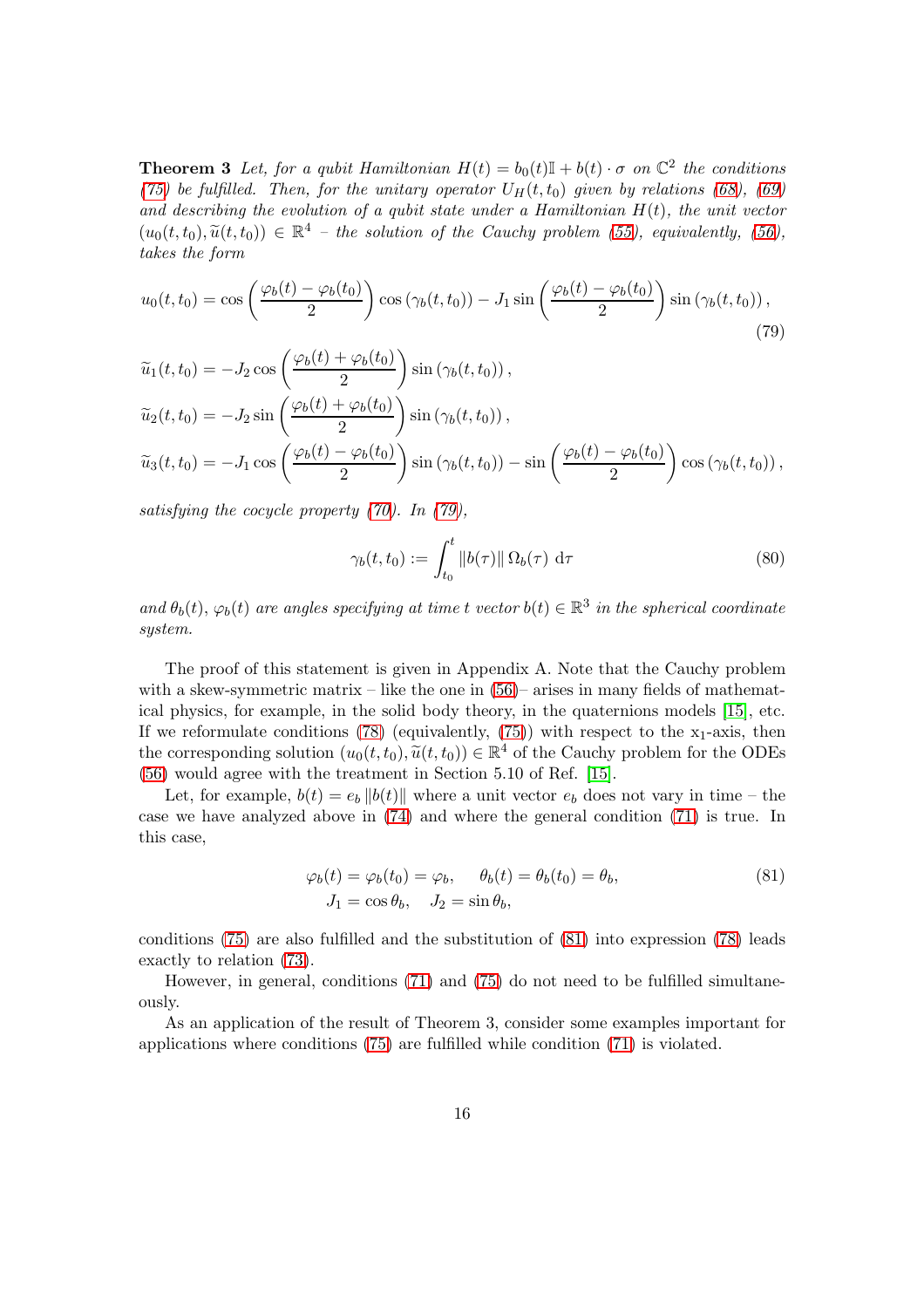1. Let, for a qubit Hamiltonian [\(54\)](#page-10-2), the spherical coordinates of a vector  $b(t) \in \mathbb{R}^3$ satisfy the relations

<span id="page-16-0"></span>
$$
\theta_b(t) = \theta_b, \quad \varphi_b(t) = \omega t + \eta, \quad ||b(t)|| = b, \quad \eta \in \mathbb{R}, \tag{82}
$$

– the case where a vector  $b(t)$  rotates around the x<sub>3</sub>-axis with an angular velocity  $\omega$  and has a norm constant in time. Based on approaches different to ours, this case was considered in many papers in connection with the evolution of a pure qubit state, see for example, in [\[3\]](#page-24-2). For case [\(82\)](#page-16-0), conditions [\(75\)](#page-14-1) and parameters in [\(79\)](#page-15-0) take the forms:

<span id="page-16-3"></span><span id="page-16-1"></span>
$$
J_1 = \frac{\cos \theta_b - \omega/2b}{\Omega_b}, \qquad J_2 = \frac{\sin \theta_b}{\Omega_b},
$$
  

$$
\Omega_b = \sqrt{(\cos \theta_b - \omega/2b)^2 + \sin^2 \theta_b} = Const,
$$
  

$$
||b(t)||\Omega_b = \sqrt{(2b \cos \theta_b - \omega)^2 + 4b^2 \sin^2 \theta_b} := \tilde{\Omega}_b.
$$
 (83)

Therefore, for case [\(82\)](#page-16-0) we have by Theorem 3:

$$
u_0(t, t_0) = \cos\left(\frac{\omega(t - t_0)}{2}\right)\cos(\tilde{\Omega}_b(t - t_0)) - J_1 \sin\left(\frac{\omega(t - t_0)}{2}\right)\sin(\tilde{\Omega}_b(t - t_0)),
$$
  

$$
\tilde{u}_1(t, t_0) = -J_2 \cos\left(\frac{\omega(t + t_0)}{2} + \eta\right)\sin(\tilde{\Omega}_b(t - t_0)),
$$
  

$$
\tilde{u}_2(t, t_0) = -J_2 \sin\left(\frac{\omega(t + t_0)}{2} + \eta\right)\sin(\tilde{\Omega}_b(t - t_0)),
$$
  

$$
\tilde{u}_3(t, t_0) = -J_1 \cos\left(\frac{\omega(t - t_0)}{2}\right)\sin(\tilde{\Omega}_b(t - t_0)) - \sin\left(\frac{\omega(t - t_0)}{2}\right)\cos(\tilde{\Omega}_b(t - t_0)),
$$

so that the unitary evolution operator [\(68\)](#page-12-3) with the unit vector  $(u_0(t), \tilde{u}(t))$  given by [\(84\)](#page-16-1) completely defines the evolution of every qubit state under a nonstanionary Hamiltonian specified by relations [\(82\)](#page-16-0).

Taking, for example,  $t_0 = 0$  and an initial pure state  $|\Psi(0)\rangle = |0\rangle \in \mathbb{C}^2$  we find that at any moment  $t > 0$  the pure state is

$$
|\Psi(t)\rangle = U_H(t)|0\rangle = u_0(t,0)|0\rangle + i\widetilde{u}_1(t,0)|1\rangle - \widetilde{u}_2(t,0)|1\rangle + i\widetilde{u}_3(t,0)|0\rangle \qquad (85)
$$
  
=  $(u_0(t,0) + i\widetilde{u}_3(t,0))|0\rangle + i(\widetilde{u}_1(t,0) + i\widetilde{u}_2(t,0))|1\rangle,$ 

where  $|0\rangle, |1\rangle$  are elements of the computational basis of  $\mathbb{C}^2$ . Substituting [\(84\)](#page-16-1) into  $(85)$ , we have

<span id="page-16-4"></span><span id="page-16-2"></span>
$$
u_0(t,0) + i\tilde{u}_3(t,0) = \left(\cos\left(\tilde{\Omega}_b t\right) - iJ_1 \sin\left(\tilde{\Omega}_b t\right)\right) \exp\left\{-\frac{i\omega t}{2}\right\},\qquad(86)
$$

$$
\tilde{u}_1(t,0) + i\tilde{u}_2(t,0) = -J_2 \sin(\tilde{\Omega}_b t) \exp\left\{\frac{i\omega t}{2} + \eta\right\},\qquad(87)
$$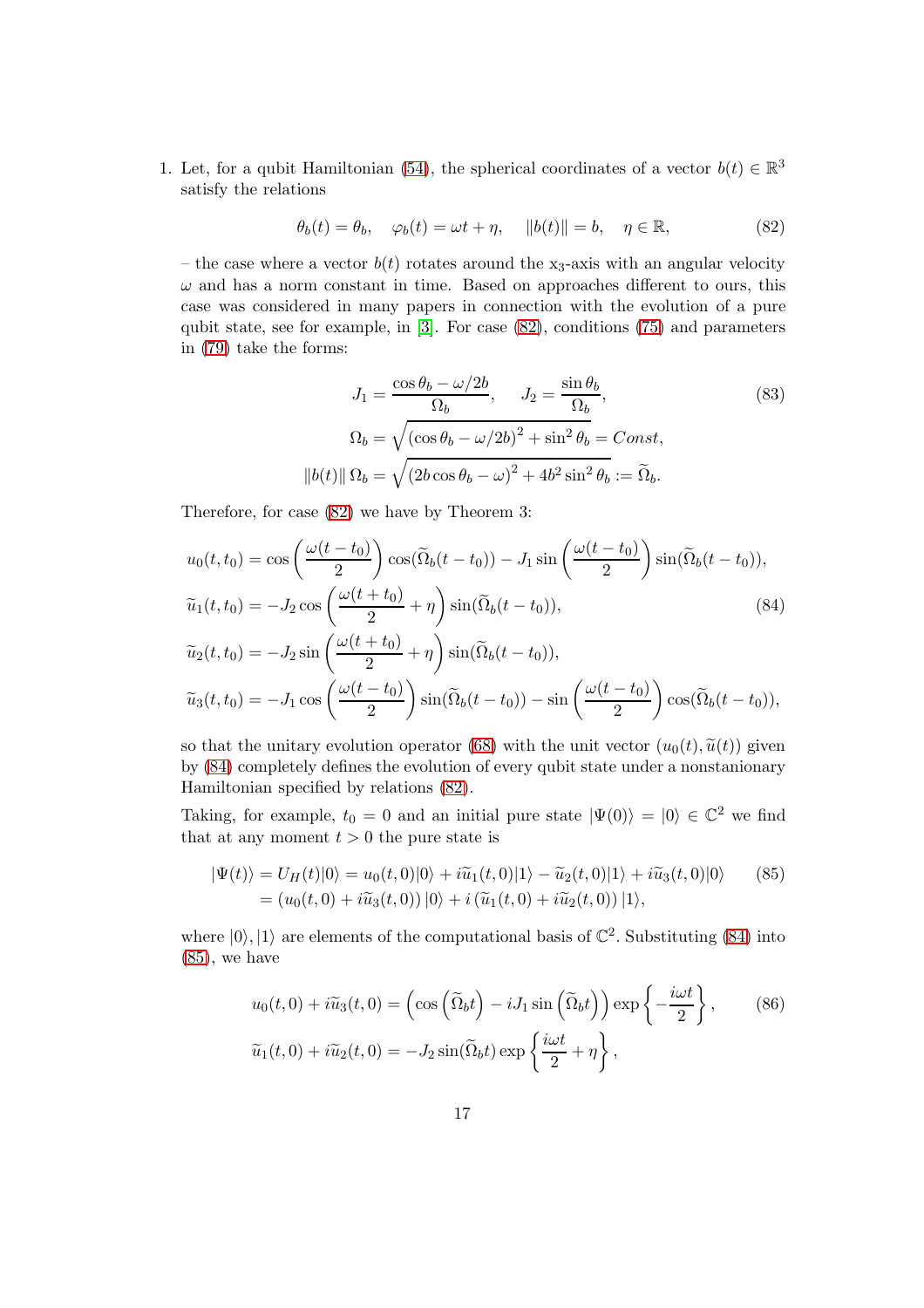so that

$$
|\Psi(t)\rangle = \left\{\cos\left(\tilde{\Omega}_b t\right) - iJ_1 \sin\left(\tilde{\Omega}_b t\right)\right\} \exp\left\{-\frac{i\omega t}{2}\right\} |0\rangle
$$
\n
$$
-iJ_2 \sin(\tilde{\Omega}_b t) \exp\left\{\frac{i\omega t}{2} + \eta\right\} |1\rangle.
$$
\n(87)

where constants  $J_1$  and  $J_2$  are given by [\(83\)](#page-16-3). For  $\eta = 0$ , the pure state [\(86\)](#page-16-4) coincides with the pure state given by Eq. (138.11) in Ref. [\[3\]](#page-24-2) and found by another approach.

2. Consider further a more general case, where, for a vector  $b(t) \in \mathbb{R}^3$  in [\(54\)](#page-10-2):

$$
b_1(t) = q \frac{\dot{\varphi}_b(t)}{\lambda} \cos(\varphi_b(t)), \quad b_2(t) = q \frac{\dot{\varphi}_b(t)}{\lambda} \sin(\varphi_b(t)),
$$
\n
$$
b_3(t) = p \frac{\dot{\varphi}_b(t)}{\lambda},
$$
\n(88)

with function  $\frac{\dot{\varphi}_b(t)}{\lambda} > 0$  for all  $t > t_0$  and some constants  $\lambda$ , q, p. In this case,

$$
||b(t)|| = \frac{\varphi_b(t)}{\lambda} \sqrt{q^2 + p^2}, \quad \cos(\theta_b(t)) = \frac{p}{\sqrt{q^2 + p^2}} = Const,
$$
\n
$$
\Omega_b(t) = \frac{1}{\sqrt{q^2 + p^2}} \sqrt{\left(p - \frac{\lambda}{2}\right)^2 + q^2} = Const,
$$
\n
$$
||b(t)||\Omega_b = \frac{\varphi_b(t)}{\lambda} \sqrt{\left(p - \frac{\lambda}{2}\right)^2 + q^2} = \frac{\zeta}{\lambda} \varphi_b(t),
$$
\n
$$
\zeta := \sqrt{\left(p - \frac{\lambda}{2}\right)^2 + q^2} = Const
$$
\n(89)

Hence, by [\(75\)](#page-14-1) the constants

$$
J_1 = \frac{p - \lambda/2}{\zeta}, \quad J_2 = \frac{q}{\zeta}, \tag{90}
$$

and, in Theorem 3, the vector  $(u_0(t), \tilde{u}(t)) \in \mathbb{R}^4$ , which specifies by [\(68\)](#page-12-3) the unitary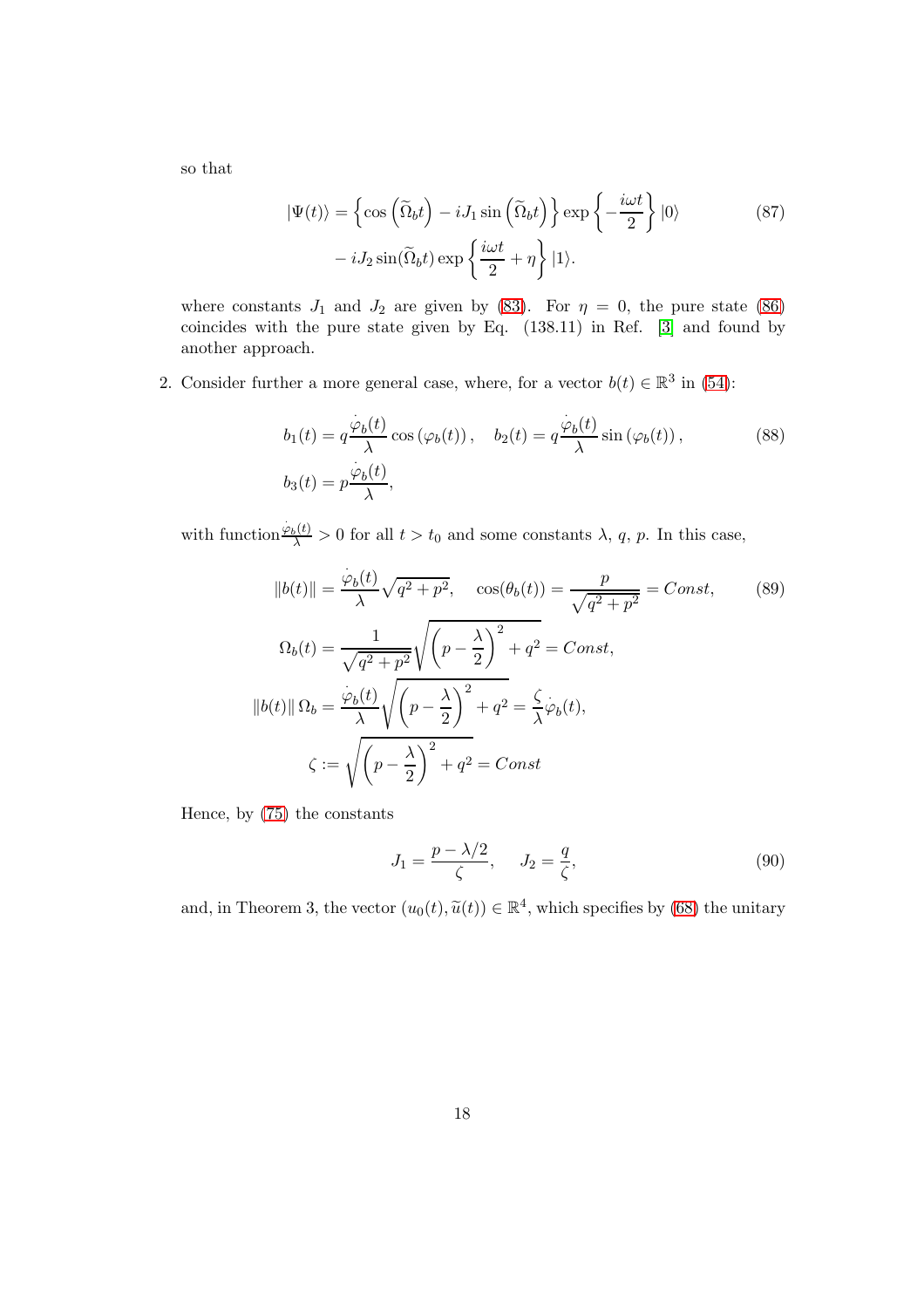evolution of a qubit, is given by

<span id="page-18-0"></span>
$$
u_0(t, t_0) = \cos\left(\frac{\varphi_b(t) - \varphi_b(t_0)}{2}\right) \cos\left\{\frac{\zeta}{\lambda}(\varphi_b(t) - \varphi_b(t_0))\right\} - \frac{p - \lambda/2}{\zeta} \sin\left(\frac{\varphi_b(t) - \varphi_b(t_0)}{2}\right) \sin\left\{\frac{\zeta}{\lambda}(\varphi_b(t) - \varphi_b(t_0))\right\},
$$
  

$$
\tilde{u}_1(t, t_0) = -\frac{q}{\zeta} \cos\left(\frac{\varphi_b(t) + \varphi_b(t_0)}{2}\right) \sin\left\{\frac{\zeta}{\lambda}(\varphi_b(t) - \varphi_b(t_0)\right\},
$$
  

$$
\tilde{u}_2(t, t_0) = -\frac{q}{\zeta} \sin\left(\frac{\varphi_b(t) + \varphi_b(t_0)}{2}\right) \sin\left\{\frac{\zeta}{\lambda}(\varphi_b(t) - \varphi_b(t_0))\right\},
$$
  

$$
\tilde{u}_3(t, t_0) = -\frac{p - \lambda/2}{\zeta} \cos\left(\frac{\varphi_b(t) - \varphi_b(t_0)}{2}\right) \sin\left\{\frac{\zeta}{\lambda}(\varphi_b(t) - \varphi_b(t_0))\right\} + \sin\left(\frac{\varphi_b(t) - \varphi_b(t_0)}{2}\right) \cos\left\{\frac{\zeta}{\lambda}(\varphi_b(t) - \varphi_b(t_0))\right\},
$$

where  $\lambda$ , q, p are some constants and angle  $\varphi_b(t)$  is an arbitrary function of t, such that  $\frac{\varphi_b(t)}{\lambda} > 0$ . If, in particular,  $\varphi_b(t) = \omega$  and  $\lambda = \omega$ , then relations [\(91\)](#page-18-0) reduce to relations [\(84\)](#page-16-1).

#### 6 Conclusions

In the present article, we introduced a new general formalism that allows for the analysis of the unitary evolution of a qudit  $(d \geq 2)$  under an arbitrary time-dependent Hamiltonian  $H(t)$  in terms of the Bloch-like vector space. Via this formalism we derived (Theorem 1, Section 3) the new general equations specifying the evolution of the Bloch-like vector in the generalized Gell-Mann representation of  $U_H(t, t_0)$  and the vector  $n(t, t_0) \in \mathbb{R}^{d^2-1}$  in the exponential representation of  $U_H(t, t_0)$ .

Applying the general equations [\(26\)](#page-5-2), [\(42\)](#page-8-1), [\(43\)](#page-8-2) to a qubit case  $(d = 2)$ , we then derived (Theorem 2, Section 4) a new general result on the qubit evolution under a nonstationary Hamiltonian. This general result allowed us to find (Theorem 3, Section 5) the new precise analytical solutions for a wide class of nonstationary Hamiltonians which comprise the qubit cases already known in the literature only as particular ones.

The general formalism presented in this article is valid for a qudit of an arbitrary dimension  $d > 2$ , in particular, for a qutrit and the analysis of the evolution of a qutrit under a time-dependent Hamiltonian within this new formalism is a subject of our future research.

#### Acknowledgments

E.R.L. is grateful to Professor A. Khrennikov and Professor A. Borisov for useful discussions. The study by E.R.L. in Sections 2 and 3 is supported by the Russian Science Foundation under the grant No 19-11-00086 and performed at the Steklov Mathematical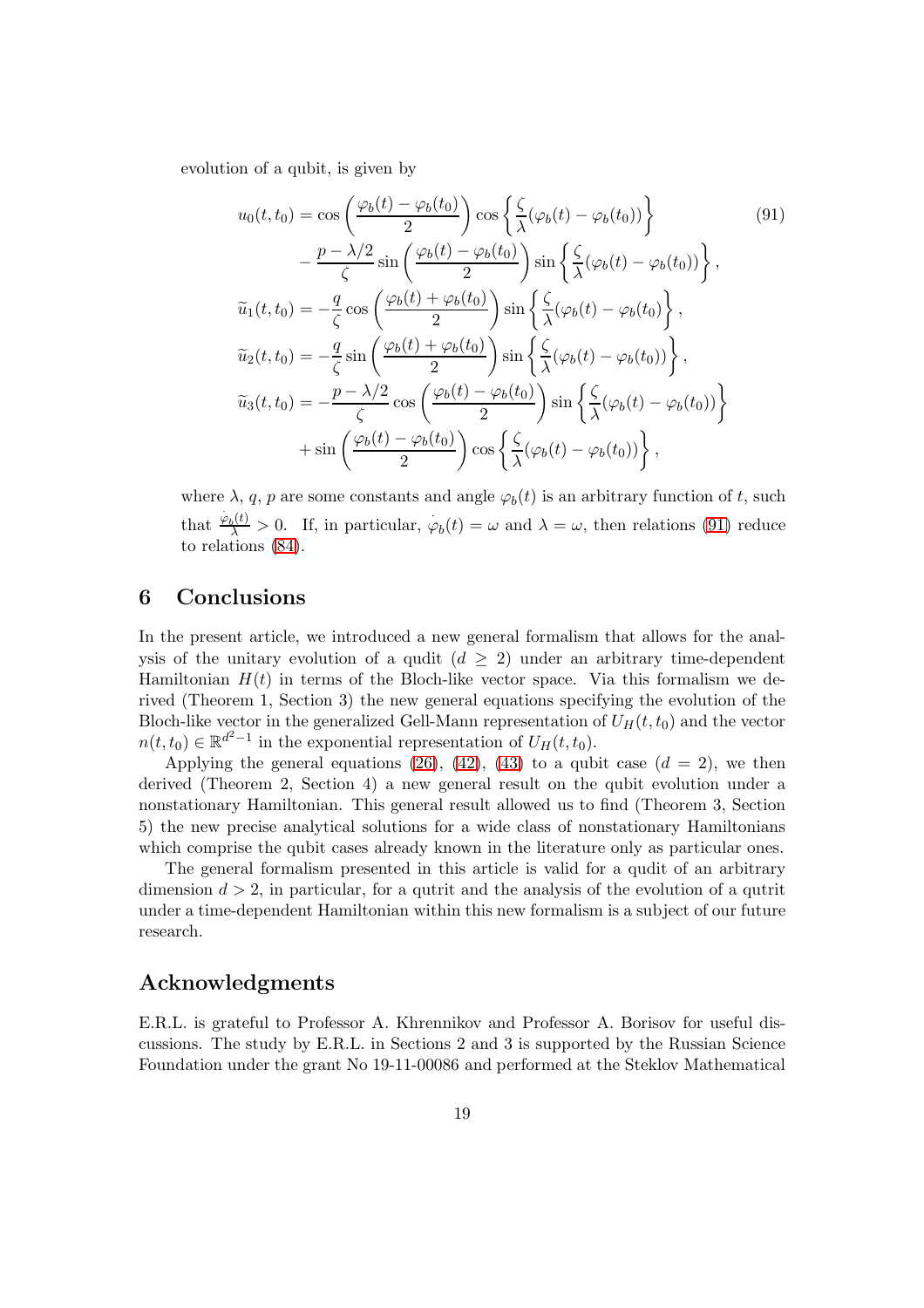Institute of Russian Academy of Sciences. The study by E.R.L. and C.K. in Sections 4 and 5 is performed at the National Research University Higher School of Economics.

## 7 Appendix A

In this section, we present the proof of Theorem 3, namely, we show that functions  $u_0(t) \in \mathbb{R}$ ,  $\widetilde{u}(t) \in \mathbb{R}^3$ , given by [\(79\)](#page-15-0), constitute solutions of the Cauchy problem [\(55\)](#page-11-0), equivalently [\(56\)](#page-11-2), under conditions [\(75\)](#page-14-1) and satisfy also the cocycle property [\(70\)](#page-13-3).

Under conditions [\(75\)](#page-14-1), the derivative of function  $u_0(t) \in \mathbb{R}$  in [\(79\)](#page-15-0) has the form

$$
\frac{d}{dt}u_0(t) = -\frac{1}{2}\frac{d\varphi_b(t)}{dt}\sin\left(\frac{\varphi_b(t) - \varphi_b(t_0)}{2}\right)\cos\left(\gamma_b(t, t_0)\right) \tag{A1}
$$
\n
$$
-\|b(t)\|\Omega_b(t)\cos\left(\frac{\varphi_b(t) - \varphi_b(t_0)}{2}\right)\sin\left(\gamma_b(t, t_0)\right) \tag{A2}
$$
\n
$$
-\frac{J_1}{2}\frac{d\varphi_b(t)}{dt}\cos\left(\frac{\varphi_b(t) - \varphi_b(t_0)}{2}\right)\sin\left(\gamma_b(t, t_0)\right) \tag{A3}
$$
\n
$$
-J_1\|b(t)\|\Omega_b(t)\sin\left(\frac{\varphi_b(t) - \varphi_b(t_0)}{2}\right)\cos\left(\gamma_b(t, t_0)\right) \tag{A4}
$$
\n
$$
= -\left(J_1\|b(t)\|\Omega_b(t) + \frac{1}{2}\frac{d\varphi_b(t)}{dt}\right)\sin\left(\frac{\varphi_b(t) - \varphi_b(t_0)}{2}\right)\cos\left(\gamma_b(t, t_0)\right) \tag{A5}
$$
\n
$$
-\left(\|b(t)\|\Omega_b(t) + \frac{J_1}{2}\frac{d\varphi_b(t)}{dt}\right)\cos\left(\frac{\varphi_b(t) - \varphi_b(t_0)}{2}\right)\sin\left(\gamma_b(t, t_0)\right).
$$

Similarly, for the derivatives of  $\tilde{u}(t) = (\tilde{u}_1(t), \tilde{u}_2(t), \tilde{u}_3(t)) \in \mathbb{R}^3$ , given by [\(79\)](#page-15-0), we find

$$
\frac{d}{dt}\tilde{u}_1(t) = -J_2||b(t)||\Omega_b(t)\cos\left(\frac{\varphi_b(t) + \varphi_b(t_0)}{2}\right)\cos\gamma_b(t, t_0)
$$
\n
$$
+ \frac{J_2}{2}\frac{d\varphi_b(t)}{dt}\sin\left(\frac{\varphi(t) + \varphi(t_0)}{2}\right)\sin\gamma_b(t, t_0),
$$
\n
$$
\frac{d}{dt}\tilde{u}_2(t) = -J_2||b(t)||\Omega_b(t)\sin\left(\frac{\varphi_b(t) + \varphi_b(t_0)}{2}\right)\cos\gamma_b(t, t_0)
$$
\n
$$
- \frac{J_2}{2}\frac{d\varphi_b(t)}{dt}\cos\left(\frac{\varphi(t) + \varphi(t_0)}{2}\right)\sin\gamma_b(t, t_0),
$$
\n
$$
\frac{d}{dt}\tilde{u}_3(t) = -\left(J_1||b(t)||\Omega_b(t) + \frac{1}{2}\frac{d\varphi_b(t)}{dt}\right)\cos\left(\frac{\varphi_b(t) - \varphi_b(t_0)}{2}\right)\cos\gamma_b(t, t_0)
$$
\n
$$
+ \left(||b(t)||\Omega_b(t) + \frac{J_1}{2}\frac{d\varphi_b(t)}{dt}\right)\sin\left(\frac{\varphi_b(t) - \varphi_b(t_0)}{2}\right)\sin\gamma_b(t, t_0).
$$
\n(A2)

Next: (i) substituting [\(79\)](#page-15-0) into the terms standing on the right-hand sides of the equations in [\(56\)](#page-11-2); (ii) expressing  $b_1(t)$ ,  $b_2(t)$ ,  $b_3(t)$  in spherical coordinates; (iii) using the trigonometric addition theorems and the explicit expressions for  $J_1$ ,  $J_2$  and  $\Omega_b(t)$ (see [\(75\)](#page-14-1) and [\(76\)](#page-14-3)), we derive the following expressions: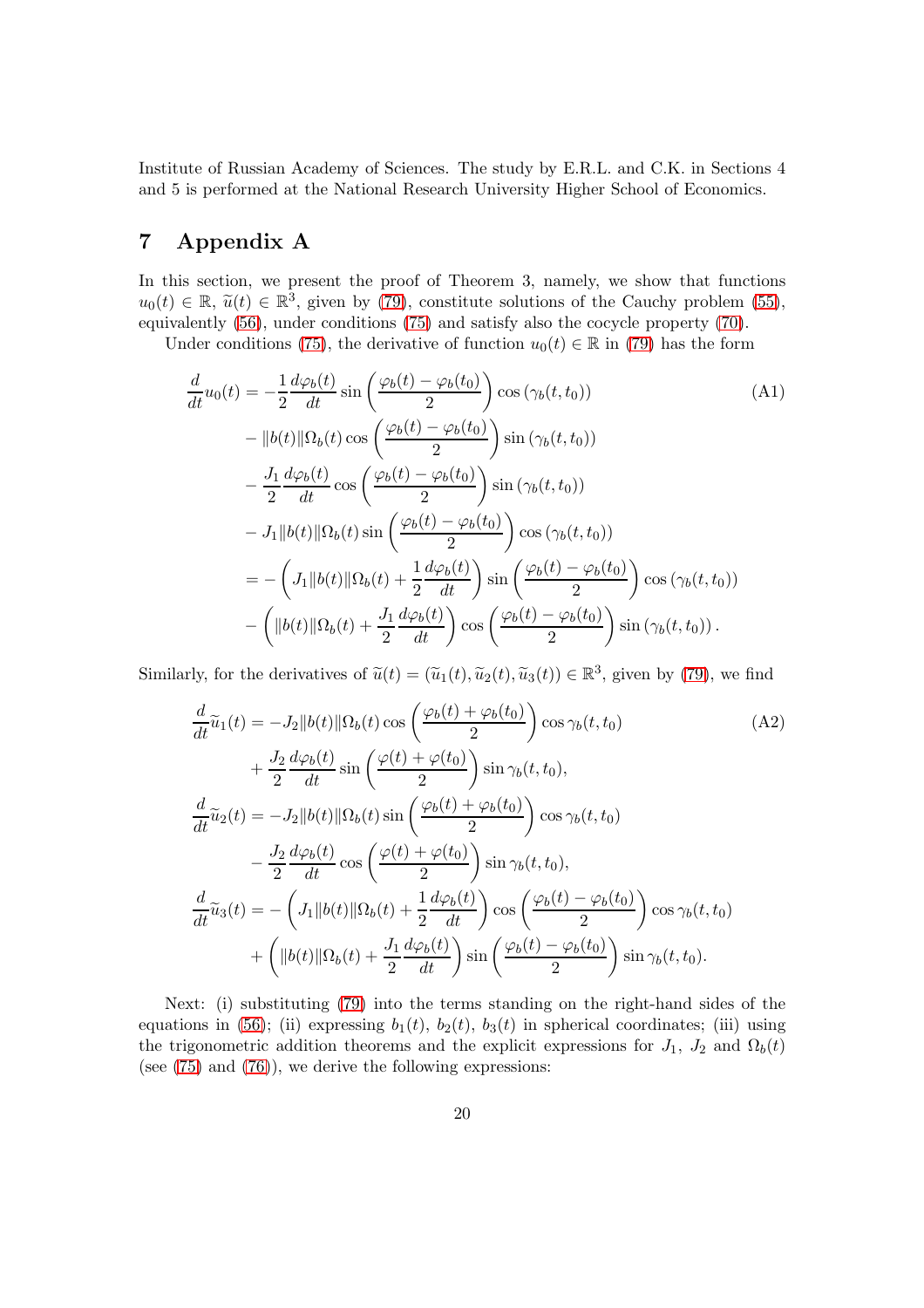• for the right-hand side of the first differential equation in [\(56\)](#page-11-2)

$$
b_1(t)\widetilde{u}_1(t) + b_2(t)\widetilde{u}_2(t) + b_3(t)\widetilde{u}_3(t)
$$
\n
$$
= -\left(J_1\|b(t)\|\Omega_b(t) + \frac{1}{2}\frac{d\varphi_b(t)}{dt}\right)\sin\left(\frac{\varphi_b(t) - \varphi_b(t_0)}{2}\right)\cos(\gamma_b(t, t_0))
$$
\n
$$
-\left(\|b(t)\|\Omega_b(t) + \frac{J_1}{2}\frac{d\varphi_b(t)}{dt}\right)\cos\left(\frac{\varphi_b(t) - \varphi_b(t_0)}{2}\right)\sin(\gamma_b(t, t_0));
$$
\n(A3)

• for the right-hand side of the second differential equation in [\(56\)](#page-11-2)

$$
-b_1(t)u_0(t) + b_2(t)\tilde{u}_3(t) - b_3(t)\tilde{u}_2(t)
$$
\n
$$
= -J_2||b(t)||\Omega_b(t)\cos\left(\frac{\varphi_b(t) + \varphi_b(t_0)}{2}\right)\cos(\gamma_b(t, t_0))
$$
\n
$$
+ \frac{J_2}{2}\frac{d\varphi_b(t)}{dt}\sin\left(\frac{\varphi(t) + \varphi(t_0)}{2}\right)\sin(\gamma_b(t, t_0));
$$
\n(A4)

• for the right-hand sides of the third and the fourth differential equations in [\(56\)](#page-11-2):

$$
-b_2(t)u_0(t) + b_3(t)\widetilde{u}_1(t) - b_1(t)\widetilde{u}_3(t)
$$
\n
$$
= -J_2||b(t)||\Omega_b(t)\sin\left(\frac{\varphi_b(t) + \varphi_b(t_0)}{2}\right)\cos(\gamma_b(t, t_0))
$$
\n
$$
- \frac{J_2}{2}\frac{d\varphi_b(t)}{dt}\cos\left(\frac{\varphi(t) + \varphi(t_0)}{2}\right)\sin(\gamma_b(t, t_0))
$$
\n(A5)

and

$$
-b_3(t)u_0(t) + b_1(t)\tilde{u}_2(t) - b_2(t)\tilde{u}_1(t)
$$
\n
$$
= -\left(J_1\|b(t)\|\Omega_b(t) + \frac{1}{2}\frac{d\varphi_b(t)}{dt}\right)\cos\left(\frac{\varphi_b(t) - \varphi_b(t_0)}{2}\right)\cos(\gamma_b(t, t_0))
$$
\n
$$
+ \left(\|b(t)\|\Omega_b(t) + \frac{J_1}{2}\frac{d\varphi_b(t)}{dt}\right)\sin\left(\frac{\varphi_b(t) - \varphi_b(t_0)}{2}\right)\sin(\gamma_b(t, t_0)).
$$
\n(A6)

Clearly, the expressions for  $\frac{d}{dt}u_0(t)$ ,  $\frac{d}{dt}\tilde{u}_1(t)$ ,  $\frac{d}{dt}\tilde{u}_2(t)$ ,  $\frac{d}{dt}\tilde{u}_3(t)$ , derived in (A1) and  $(A2)$ , coincide with the corresponding expressions in  $(A3)$ – $(A6)$ . This proves that functions [\(79\)](#page-15-0) constitute the solutions to the Cauchy problem [\(56\)](#page-11-2), equivalently, [\(55\)](#page-11-0).

Taking into account that (see in Section 2) the unitary evolution operator  $U_H(t, s) =$  $u_0(t, s) \mathbb{I} + i \widetilde{u}(t, s) \cdot \sigma$ , for each  $s \in [t, t_0]$ , let us now prove that solutions [\(79\)](#page-15-0) satisfy the cocycle property [\(3\)](#page-2-6) for  $U_H(t, t_0)$ . In terms of  $u_0(t, s)$ ,  $\tilde{u}(t, s)$ , the cocycle property leads to relations [\(70\)](#page-13-3), which read:

$$
u_0(t,s)u_0(s,t_0) - \widetilde{u}(t,s) \cdot \widetilde{u}(s,t_0) = u_0(t,t_0),
$$
\n
$$
u_0(t,s)\widetilde{u}(s,t_0) + u_0(s,t_0)\widetilde{u}(t,s) - \widetilde{u}(t,s) \times \widetilde{u}(s,t_0) = \widetilde{u}(t,t_0).
$$
\n(A7)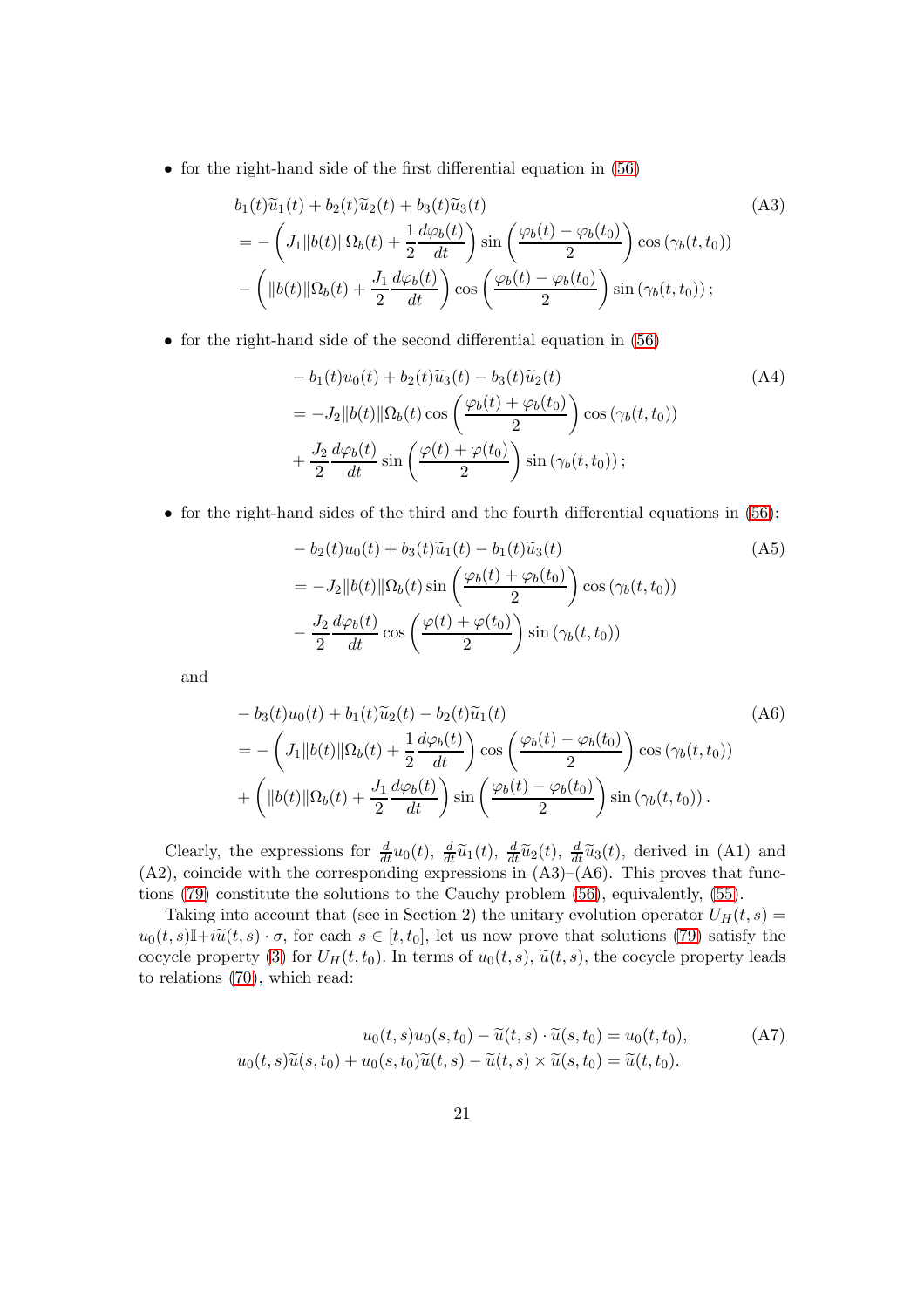Substituting solutions [\(79\)](#page-15-0) into (A7), applying the addition rules for trigonometric functions and taking into account that  $J_1^2 + J_2^2 = 1$ , for the left-hand side of the first equation in (A7), we derive:

$$
u_0(t, s)u_0(s, t_0) - \tilde{u}(t, s) \cdot \tilde{u}(s, t_0)
$$
\n
$$
= \cos(\gamma_b(t, s)) \cos(\gamma_b(s, t_0)) \cos\left(\frac{\varphi_b(t) - \varphi_b(t_0)}{2}\right)
$$
\n
$$
-J_1 \sin\left(\frac{\varphi_b(t) - \varphi_b(t_0)}{2}\right) [\cos(\gamma_b(t, s)) \sin(\gamma_b(s, t_0))]
$$
\n
$$
+ \sin(\gamma_b(t, s)) \cos(\gamma_b(s, t_0))]
$$
\n
$$
- \sin(\gamma_b(t, s)) \sin(\gamma_b(s, t_0)) \cos\left(\frac{\varphi_b(t) - \varphi_b(t_0)}{2}\right)
$$
\n
$$
= \cos\left(\frac{\varphi_b(t) - \varphi_b(t_0)}{2}\right) \cos(\gamma_b(t, t_0))
$$
\n
$$
-J_1 \sin\left(\frac{\varphi_b(t) - \varphi_b(t_0)}{2}\right) \sin(\gamma_b(t, t_0)).
$$
\n(A9)

By the same procedure, for the left-hand sides of the remaining equations in (A7), we have

$$
u_0(t, s)\tilde{u}_1(s, t_0) + u_0(s, t_0)\tilde{u}_1(t, s) - (\tilde{u}(t, s) \times \tilde{u}(s, t_0))_1
$$
\n
$$
= -J_2[\sin(\gamma_b(t, s))\cos(\gamma_b(s, t_0))]
$$
\n
$$
+ \cos(\gamma_b(t, s))\sin(\gamma_b(s, t_0))]\cos\left(\frac{\varphi_b(t) + \varphi_b(t_0)}{2}\right)
$$
\n
$$
+ J_1 J_2 \sin(\gamma_b(t, s))\sin(\gamma_b(s, t_0))\left[\sin\left(\frac{\varphi_b(t) - \varphi_b(s)}{2}\right)\cos\left(\frac{\varphi_b(s) + \varphi_b(t_0)}{2}\right)\right]
$$
\n
$$
+ \cos\left(\frac{\varphi_b(t) + \varphi_b(s)}{2}\right)\cos\left(\frac{\varphi_b(s) - \varphi_b(t_0)}{2}\right)
$$
\n
$$
+ \cos\left(\frac{\varphi_b(t) - \varphi_b(s)}{2}\right)\sin\left(\frac{\varphi_b(s) + \varphi_b(t_0)}{2}\right)
$$
\n
$$
- \sin\left(\frac{\varphi_b(t) + \varphi_b(s)}{2}\right)\cos\left(\frac{\varphi_b(s) - \varphi_b(t_0)}{2}\right)
$$
\n
$$
= -J_2 \cos\left(\frac{\varphi_b(t) + \varphi_b(t_0)}{2}\right)\sin(\gamma_b(t, t_0))
$$
\n(A11)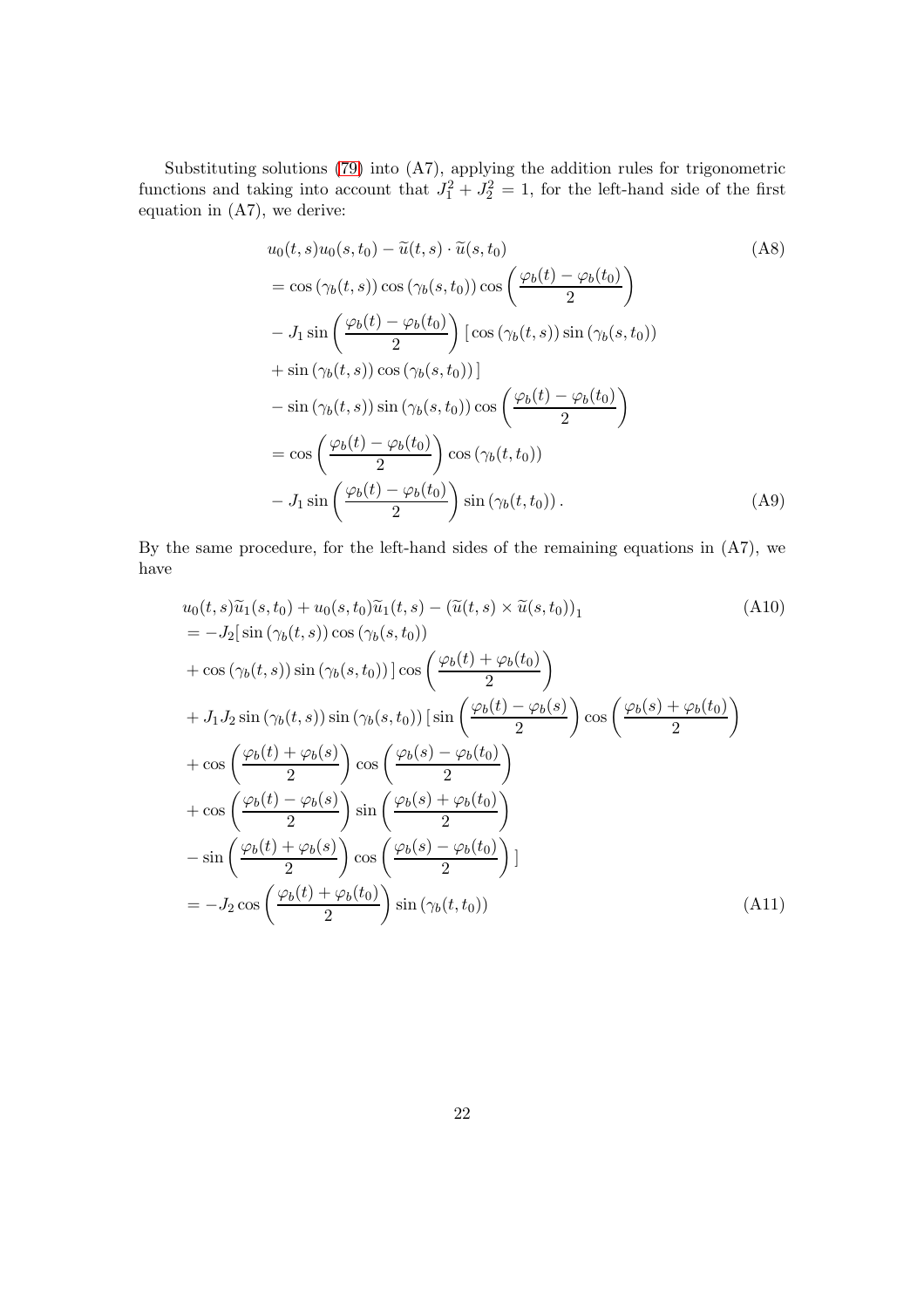and

$$
u_0(t,s)\tilde{u}_2(s,t_0) + u_0(s,t_0)\tilde{u}_2(t,s) - (\tilde{u}(t,s) \times \tilde{u}(s,t_0))_2
$$
\n
$$
= -J_2[\sin(\gamma_b(t,s))\cos(\gamma_b(s,t_0))]
$$
\n
$$
+ \cos(\gamma_b(t,s))\sin(\gamma_b(s,t_0))]\sin\left(\frac{\varphi_b(t) + \varphi_b(t_0)}{2}\right)
$$
\n
$$
+ J_1 J_2 \sin(\gamma_b(t,s))\sin(\gamma_b(s,t_0))\left[\sin\left(\frac{\varphi_b(t) - \varphi_b(s)}{2}\right)\sin\left(\frac{\varphi_b(s) + \varphi_b(t_0)}{2}\right)\right]
$$
\n
$$
+ \sin\left(\frac{\varphi_b(t) + \varphi_b(s)}{2}\right)\sin\left(\frac{\varphi_b(s) - \varphi_b(t_0)}{2}\right)
$$
\n
$$
- \cos\left(\frac{\varphi_b(t) - \varphi_b(s)}{2}\right)\cos\left(\frac{\varphi_b(s) + \varphi_b(t_0)}{2}\right)
$$
\n
$$
+ \cos\left(\frac{\varphi_b(t) + \varphi_b(s)}{2}\right)\cos\left(\frac{\varphi_b(s) - \varphi_b(t_0)}{2}\right)
$$
\n
$$
= -J_2 \sin\left(\frac{\varphi_b(t) + \varphi_b(t_0)}{2}\right)\sin(\gamma_b(t,t_0)), \qquad (A13)
$$

and

$$
u_0(t, s)\tilde{u}_3(s, t_0) + u_0(s, t_0)\tilde{u}_3(t, s) - (\tilde{u}(t, s) \times \tilde{u}(s, t_0))_3
$$
\n
$$
= -\cos(\gamma_b(t, s))\cos(\gamma_b(s, t_0))\sin\left(\frac{\varphi_b(t) - \varphi_b(t_0)}{2}\right)
$$
\n
$$
-J_1\cos\left(\frac{\varphi_b(t) - \varphi_b(t_0)}{2}\right)\left[\cos(\gamma_b(t, s))\sin(\gamma_b(s, t_0))\right]
$$
\n
$$
+\sin(\gamma_b(t, s))\cos(\gamma_b(s, t_0))
$$
\n
$$
+J_1^2\sin(\gamma_b(t, s))\sin(\gamma_b(s, t_0))\sin\left(\frac{\varphi_b(t) - \varphi_b(t_0)}{2}\right)
$$
\n
$$
+J_2^2\sin(\gamma_b(t, s))\sin(\gamma_b(s, t_0))\sin\left(\frac{\varphi_b(t) - \varphi_b(t_0)}{2}\right)
$$
\n
$$
= -J_1\cos\left(\frac{\varphi_b(t) - \varphi_b(t_0)}{2}\right)\sin(\gamma_b(t, t_0))
$$
\n
$$
- \sin\left(\frac{\varphi_b(t) - \varphi_b(t_0)}{2}\right)\cos(\gamma_b(t, t_0))
$$
\n(A15)

The comparison of (A9), (A11), (A13) and (A15) with the expressions for functions  $u_0(t)$ ,  $\tilde{u}(t)$  in Theorem 3 proves that the unitary evolution qubit operator  $U_H(t, t_0)$ , specified in Theorem 3, satisfies the cocycle property [\(70\)](#page-13-3).

This concludes the proof of Theorem 3.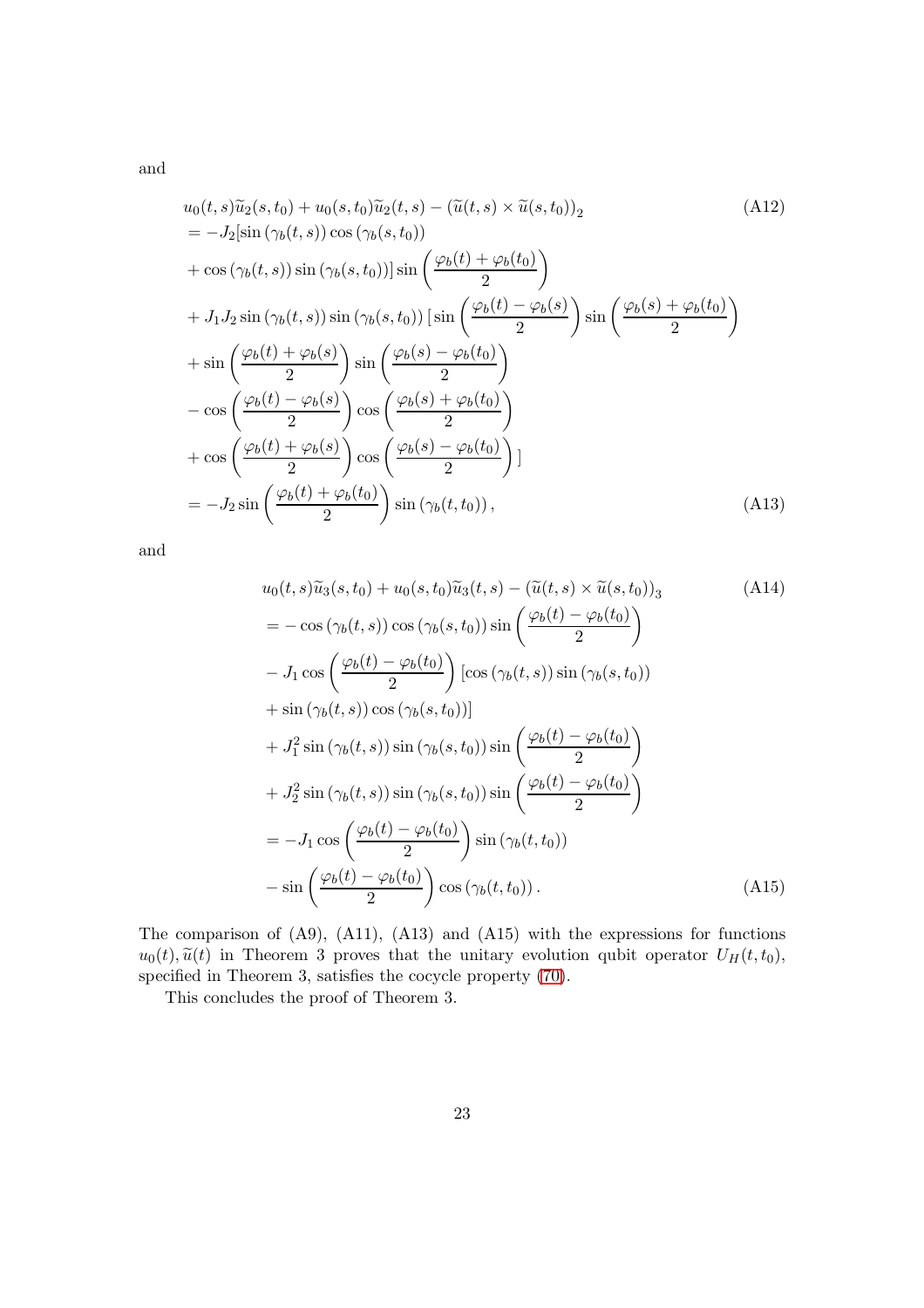# 8 Appendix B

In this section, we show that the gradient of  $K_3(r)$  is given by [\(50\)](#page-10-0). By [\(49\)](#page-9-1) we have

$$
\frac{\partial K_3(r)}{\partial r} = -i\sqrt{2} \sum_{k=0,1,2} \left[ \frac{r}{\|r\|_{\mathbb{R}^8}} \sin(\phi(r) + 2\pi k/3) \right]
$$
\n
$$
+ \|r\|_{\mathbb{R}^8} \frac{\partial \phi(r)}{\partial r} \cos(\phi(r) + 2\pi k/3) \right]
$$
\n
$$
\times \exp\left\{-i\sqrt{2} \|r\|_{\mathbb{R}^8} \sin(\phi(r) + 2\pi k/3) \right\}.
$$
\n(B1)

Using further [\(48\)](#page-9-3), we derive

$$
\frac{\partial \phi(r)}{\partial r} = -\frac{1}{\cos(3\phi(r))} \left( \frac{r}{\|r\|_{\mathbb{R}^8}^2} \sin(3\phi(r)) + \frac{\sqrt{3}}{2} \frac{1}{\|r\|_{\mathbb{R}^8}^3} \frac{\partial}{\partial r} \left( \det(r \cdot \Lambda) \right) \right), \tag{B2}
$$

where

$$
\det(r \cdot \Lambda) = 2(r^{(1)}r^{(4)}r^{(6)} + r^{(1)}r^{(5)}r^{(7)} + r^{(2)}r^{(5)}r^{(6)} - r^{(2)}r^{(4)}r^{(7)})
$$
(B3)  
+ 
$$
\frac{1}{\sqrt{3}}r^{(8)} \left(2(r^{(1)})^2 + 2(r^{(2)})^2 + 2(r^{(3)})^2 - (r^{(4)})^2 - (r^{(5)})^2 - (r^{(6)})^2 - (r^{(7)})^2\right)
$$
  
+ 
$$
r^{(3)} \left((r^{(4)})^2 + (r^{(5)})^2 - (r^{(6)})^2 - (r^{(7)})^2\right) - \frac{2}{3\sqrt{3}}(r^{(8)})^3.
$$

Taking into account that the symmetric structure constants  $d_{ijk}$  of SU(3) have the form (see, e.g., in [\[16\]](#page-25-11)):

$$
d_{146} = d_{157} = d_{256} = d_{344} = d_{355} = -d_{247} = -d_{366} = -d_{377} = \frac{1}{2},
$$
(B4)  

$$
d_{118} = d_{228} = d_{338} = -d_{888} = -2d_{448} = -2d_{558} = -2d_{668} = -2d_{778} = \frac{1}{\sqrt{3}},
$$

we derive

$$
\frac{\partial}{\partial r^{(l)}} (\det(r \cdot \Lambda)) = 2 \sum_{i,j=1}^{8} r^{(i)} r^{(j)} d_{ijl}.
$$
 (B5)

Hence, (B2) reduces to

$$
\frac{\partial \phi(r)}{\partial r} = -\frac{1}{\cos(3\phi(r))} \left( \frac{r}{\|r\|_{\mathbb{R}^8}^2} \sin(3\phi(r)) + \sqrt{3} \frac{p(r)}{\|r\|_{\mathbb{R}^8}} \right)
$$
(B6)

and, for (B1), we obtain

$$
\frac{\partial K_3(r)}{\partial r} = -i\sqrt{2} \sum_{k=0,1,2} \left[ \frac{r}{\|r\|_{\mathbb{R}^8}} \left( \sin(\phi(r) + 2\pi k/3) - \sin(3\phi(r)) \frac{\cos(\phi(r) + 2\pi k/3)}{\cos(3\phi(r))} \right) - \sqrt{3}p(r) \frac{\cos(\phi(r) + 2\pi k/3)}{\cos(3\phi(r))} \right]
$$
(B7)  
(B7)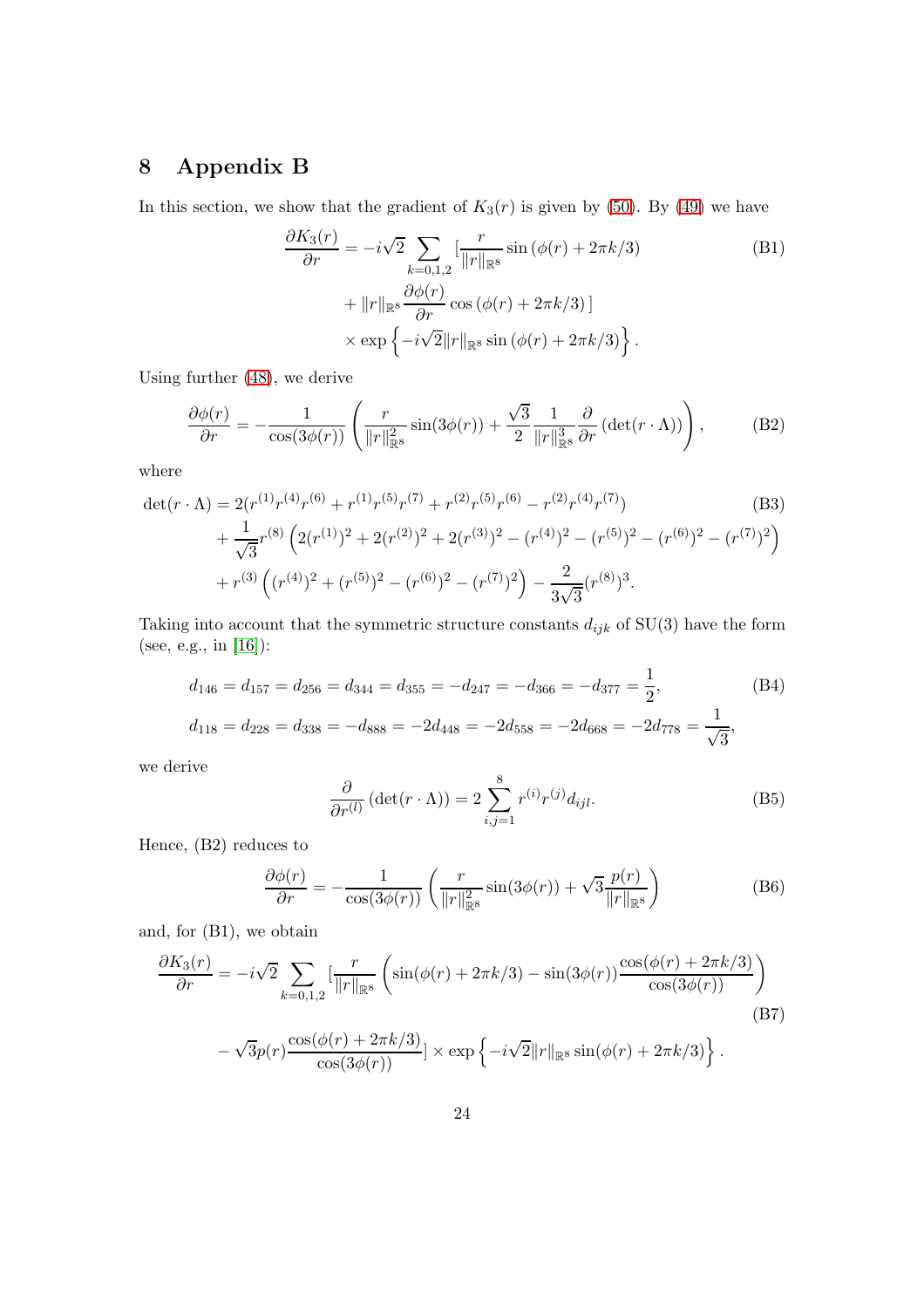Noting that, on the right-hand side of (B7),  $\cos(3\phi(r)) = \cos(3(\phi(r) + 2\pi k/3)),$ 

$$
-\frac{\cos(\phi(r) + 2\pi k/3)}{\cos(3(\phi(r) + 2\pi k/3))} = -\frac{1}{4\cos^2(\phi(r) + 2\pi k/3) - 3}
$$
(B8)  
= 
$$
\frac{1}{1 - 2\cos(2(\phi(r) + 2\pi k/3))}
$$

and

−

$$
\sin(\phi(r) + 2\pi k/3) - \frac{\sin(3\phi(r))}{\cos(3\phi(r))}\cos(\phi(r) + 2\pi k/3)
$$
\n(B10)\n
$$
= -\frac{\sin(2(\phi(r) + 2\pi k/3))}{\cos(3\phi(r))} = \frac{2\sin((\phi(r) + 2\pi k/3))}{1 - 2\cos((2(\phi(r) + 2\pi k/3))},
$$

for the second and the first terms in the right-hand side of (B7), we come correspondingly to the following expressions

$$
-i\sqrt{6}p(r)\sum_{k=0,1,2}\frac{\exp\{-i\sqrt{2}\|r\|_{\mathbb{R}^8}\sin(\phi(r)+2\pi k/3)\}}{1-2\cos(2(\phi(r)+2\pi k/3))}
$$
(B11)  
= $-i\sqrt{6}F_1(r)p(r)$ 

and

$$
-i\sqrt{2}\frac{r}{\|r\|_{\mathbb{R}^8}}\sum_{k=0,1,2}\sin(\phi(r)+2\pi k/3)\frac{\exp\left\{-i\sqrt{2}\left\|r\right\|_{\mathbb{R}^8}\sin(\phi(r)+2\pi k/3)\right\}}{1-2\cos((2(\phi(r)+2\pi k/3)))}
$$
(B12)  
= $-i\sqrt{6}F_2(r)\frac{r}{\|r\|_{\mathbb{R}^8}},$ 

where functions  $F_1(r)$  and  $F_2(r)$  are given by [\(51\)](#page-10-1). Relations (B7), (B11) and (B12) prove Eq. [\(50\)](#page-10-0).

#### <span id="page-24-0"></span>References

- [1] Wu, T-Y, Ohmura T. *Quantum Theory of Scattering, Section IV* ; Prentice-Hall Inc., New-York, 1969.
- <span id="page-24-1"></span>[2] Agrachev, A. A.; Sachkov, Y. L. *Elements of Chronological Calculus*; Encyclopedia of Mathematical Sciences, *84*. Springer, 2004.
- <span id="page-24-2"></span>[3] Fl¨ugge, S. *Practical Quantum Mechanics, Volume II*; Springer-Verlag: Berlin– Heidelberg–New York, 1971.
- <span id="page-24-3"></span>[4] Kimura, G. The Bloch Vector for N-Level Systems. *Physical Letters A* 2002, *314*, 339.